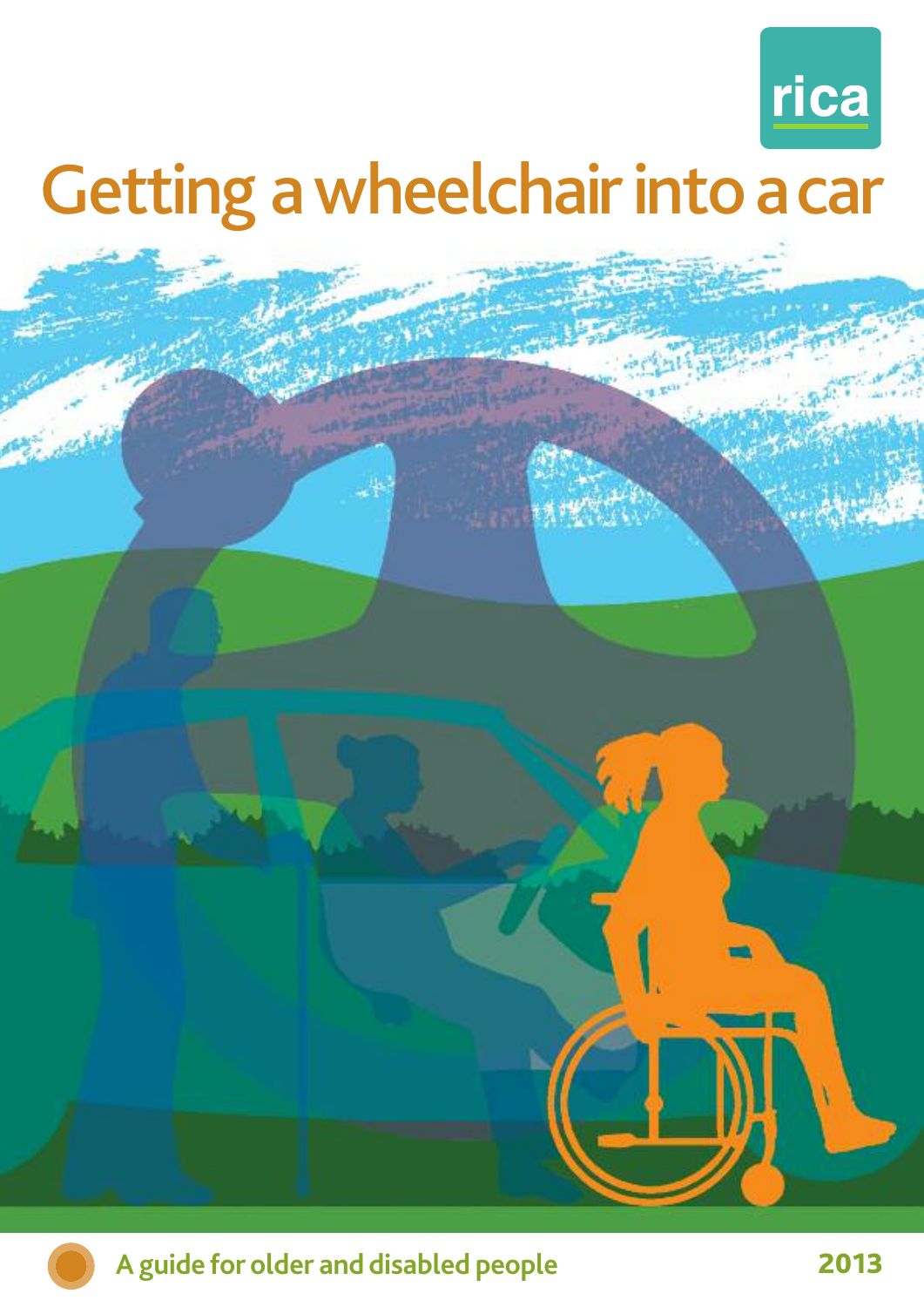**The information contained in this guide is correct at the time of going to print (June 2013). It will be reviewed every two years. See our website for any changes since printing.**

**Rica is a charity that researches and publishes independent information on products and services for older and disabled people.**

**Unit G03 TheWenlock 50–52Wharf Road London N1 7EU Tel 020 7427 2460 Fax 020 7427 2468 Textphone 020 7427 2469 Email mail@rica.org.uk www.rica.org.uk**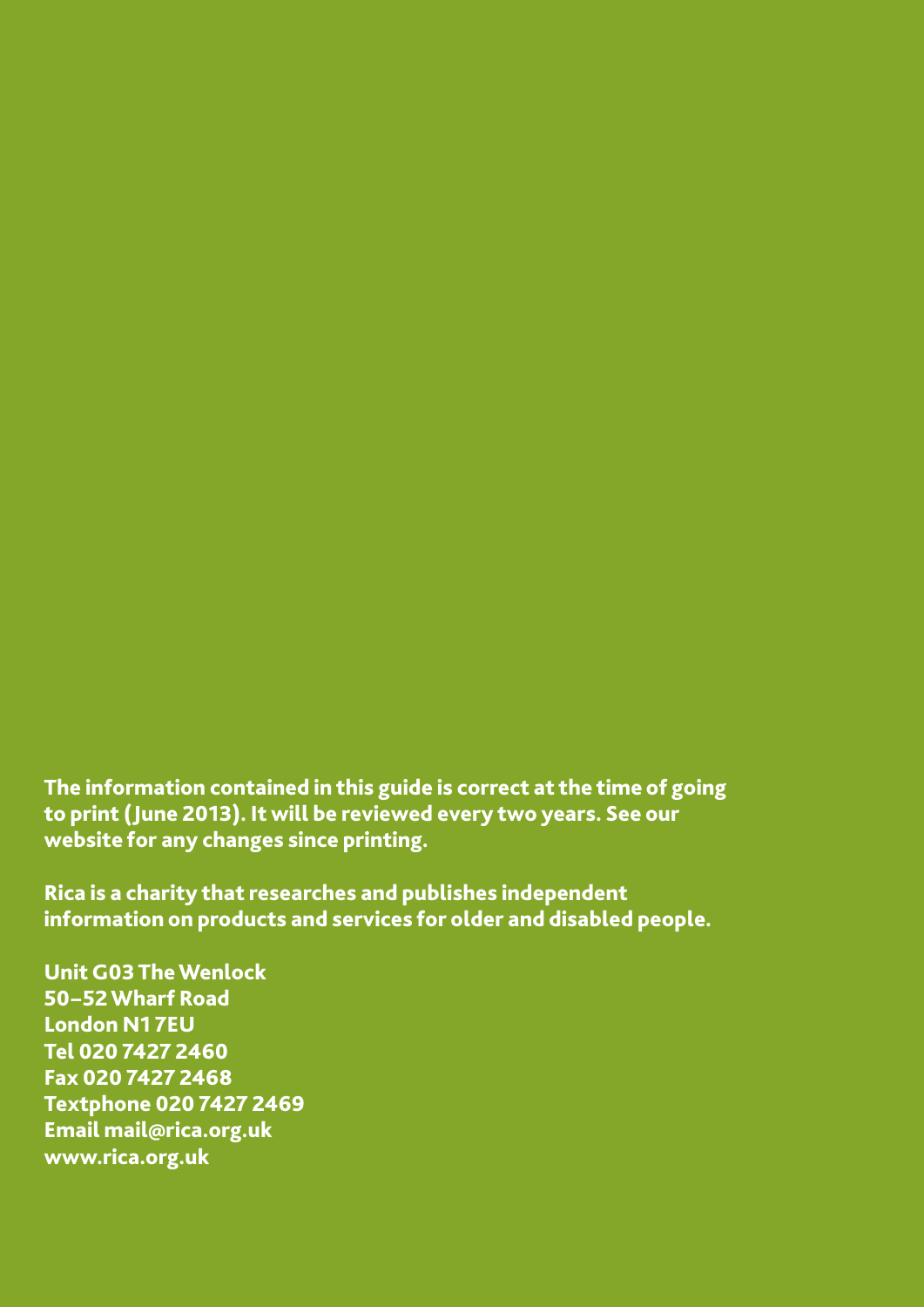# **Gettingawheelchairintoacar**

# **A guide for older and disabled people**

# **About this guide Contents**

This guide describes what is available to help transport a wheelchair or scooter in a car.

In the first part we describe the kinds of solution you can get, to help you choose the right one for you. In the second part we give some detailed information about currently available products.

Finallywe give some general information about driving with a disability andwhere to go for more help.

#### **This guide covers:**

- $\blacksquare$  ramps which help in getting a wheelchair or scooter into the boot
- $\blacksquare$  hoists and lifts which lift a wheelchair or scooter into the boot of a vehicle
- $\blacksquare$  stowage systems which transfer a manualwheelchair into the back of a vehicle or onto the roof
- $\blacksquare$  vehicles which allow users to travel in theirwheelchair
- $\blacksquare$  other ways of loading a wheelchair including trailers and racks.

Whatever type of equipment you want, it is worth talking to a Mobility Centre (see page 28) about the alternatives. Some centres have hoists and other equipment you can try out. Some also carry out assessments to see what kind of equipment may suit you. Talk to a few suppliers too – tell them about your car, your wheelchair and your disability.

#### **ABOUTTHEOPTIONS**

| <b>Which type?</b>                    | $\mathbf{2}$ |
|---------------------------------------|--------------|
| <b>Ramps</b>                          | 3            |
| <b>Hoists and lifts</b>               | 4            |
| <b>Stowage systems</b>                | 6            |
| Wheelchair accessible vehicles (WAVs) |              |
| <b>Other solutions</b>                | 8            |
| <b>Choosing and fitting</b>           | q            |
| <b>Safety</b>                         |              |

#### **ABOUT THE PRODUCTS**

| <b>Hoists</b>          | 12 <sup>7</sup> |
|------------------------|-----------------|
| <b>Lifts</b>           | 16              |
| <b>Stowage systems</b> | 17              |

#### **MORE INFORMATION**

| <b>Finance</b>              | 22 |
|-----------------------------|----|
| <b>The law</b>              | 26 |
| <b>Useful organisations</b> | 28 |

**Note: Some ofthe products listed in this guide can also be used with mobility scooters.**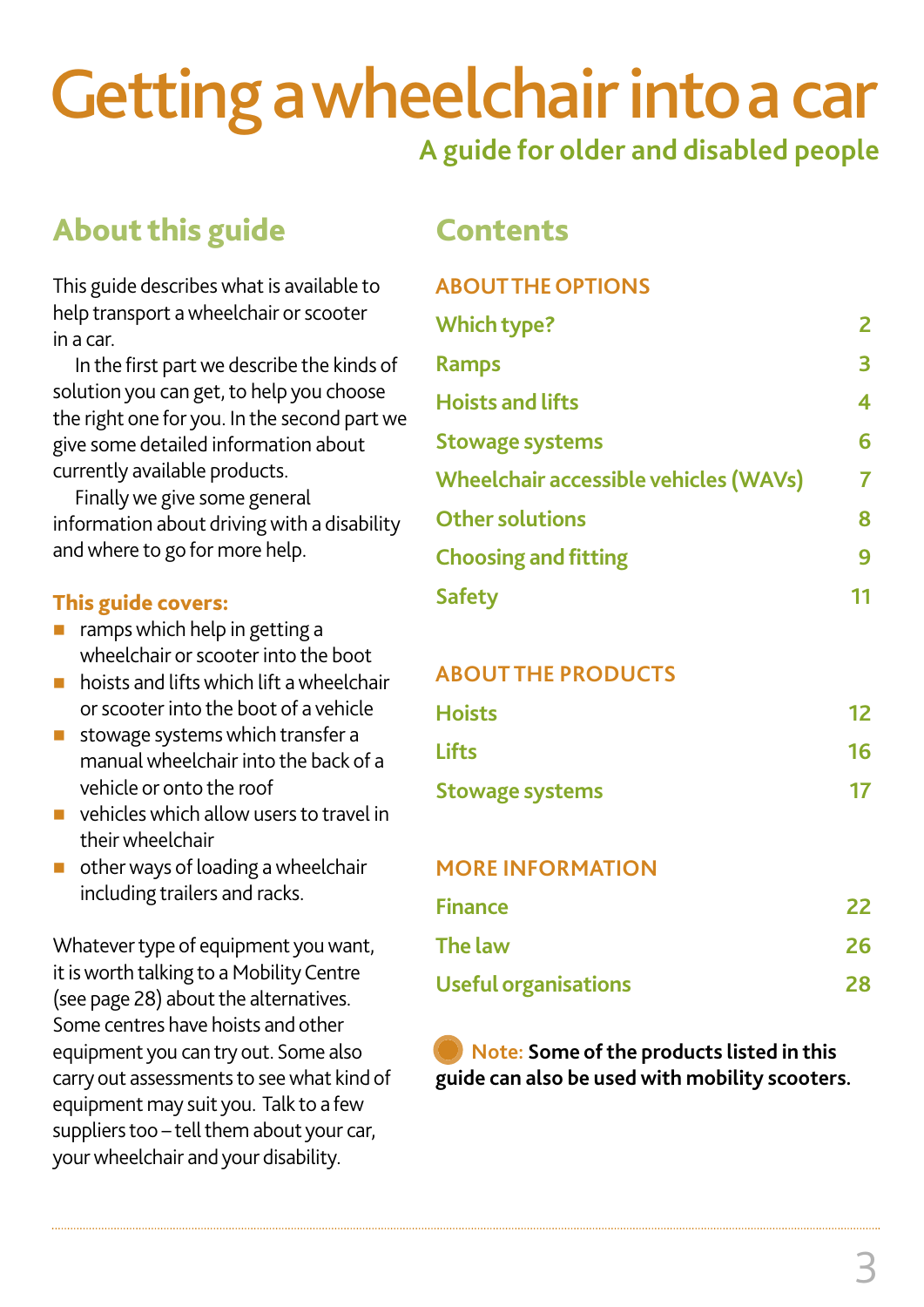# Which type?

**There are four main options which can help make it easierto transport a wheelchair.Use the tips to decide which is bestfor you.**



#### **RAMP Page 5**

- n **use with manual chair, power chair or scooter**
- n **need to walk to your seat, or have a helper**
- n **wheelchair stored in boot**
- n **ramps can be portable**

#### **HOIST OR LIFT Page 6**

- n **use with manual chair, power chair or scooter**
- n **need to walk to your seat, or have a helper**
- n **wheelchair stored in boot**





### **STOWAGE SYSTEM Page 8**

- n **use with manual or lightweight electric wheelchair**
- n **transferfrom wheelchairto seat**
- n **wheelchair stored on roof, in boot or in back**

#### **WHEELCHAIRACCESSIBLEVEHICLE Page 9**

- n **use with manual or power chair**
- **n** entry by ramp or lift
- n **remain in chair**
- n **driver and passengertypes available**





#### **OTHER SOLUTIONS Page 10**

- n **trailers, racks and bags**
- n **need to walk to your seat, or have a helper**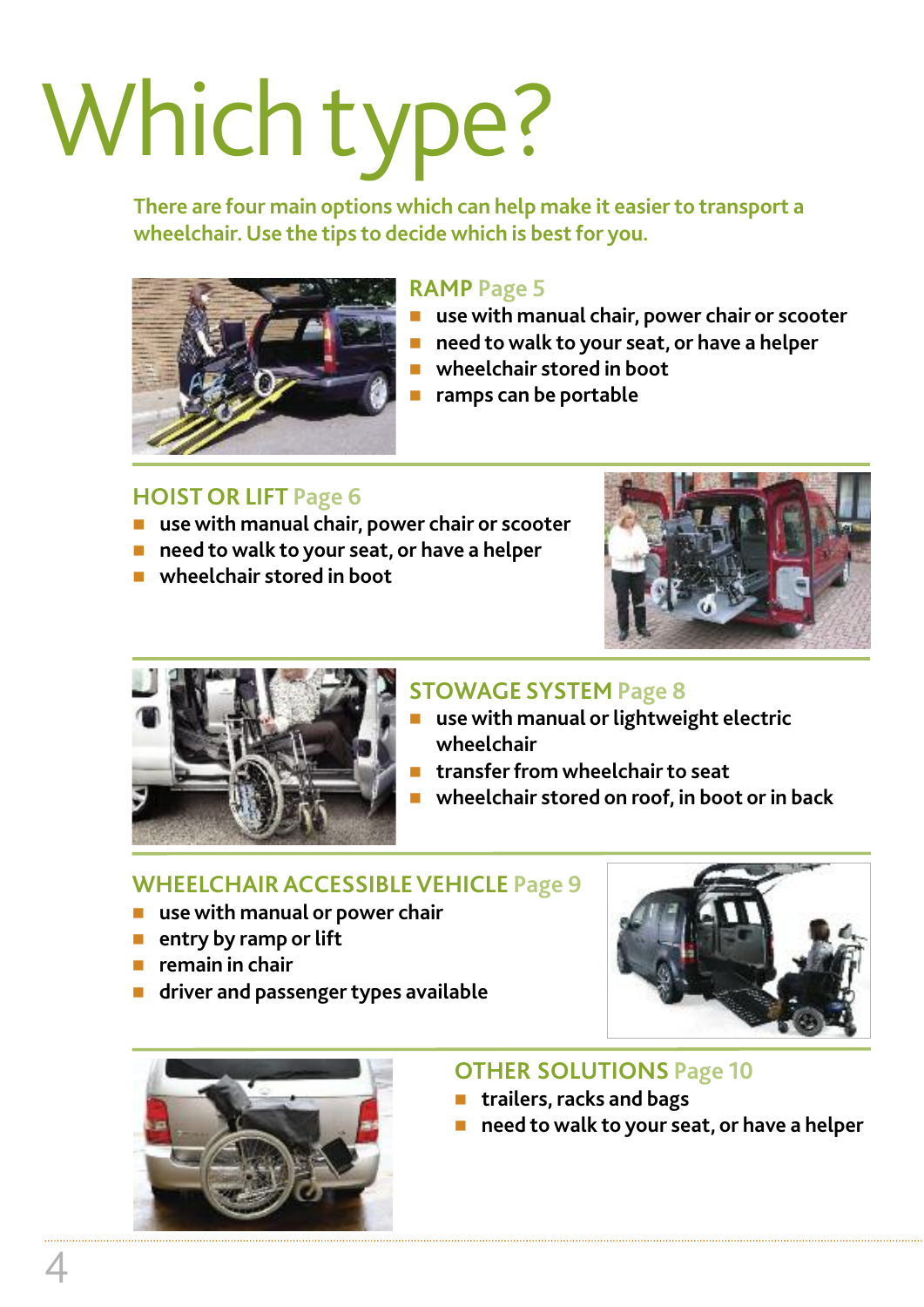# Ramps

Portable ramps are carried in the boot and hook on the back of the vehicle. You push the wheelchair up the ramp, or run it up under its own power if it is electric. You can fit an electric winch to your vehicle to help.

Ramps are a (comparatively) cheapway of getting awheelchair into a car if you have the dexterity and a large enough vehicle. They are widely available from adaptation suppliers.To make them easier to carry, many fold in half or are telescopic. Some have carrying handles so that they can be carried fairly easily by an able bodied person.

Unless you have someone to help you at all times, you will need to be able to get the ramp out and put it in position, and put it away afterwards. You also need to be able to make your way round to the driver's seat once your wheelchair has been stowed.

Check that there is enough room to get the ramp in the car easilywhen the wheelchair is loaded. Ramps need to be secure. Some have pins which slot into locating holes drilled into the vehicle floor. This is recommended. Also make sure the ramp is secured for the journey.

The ramps have sides which help keep thewheelchair in line. Forwheelchairs you can use two narrow'channel ramps' (see top right). Make sure the channels arewide enough to allow the castors to turn. If you have a three-wheeled scooter you need a wide ramp (see picture) or three channel ramps. Look for a ramp which is wide enough to take the wheels easily. Check that the side guards are high enough to

stop the chair from falling and that they do not catch the underside of the chair when you are pushing it up.

Ramps often need to be quite long – so that they aren't too steep. You need to have enough room behind your car for the whole length of the ramp, plus the length ofthewheelchair.



Folding channel ramps. From about £300



Telescopic ramps. About £100–£500



Wide ramp. From about £200–£400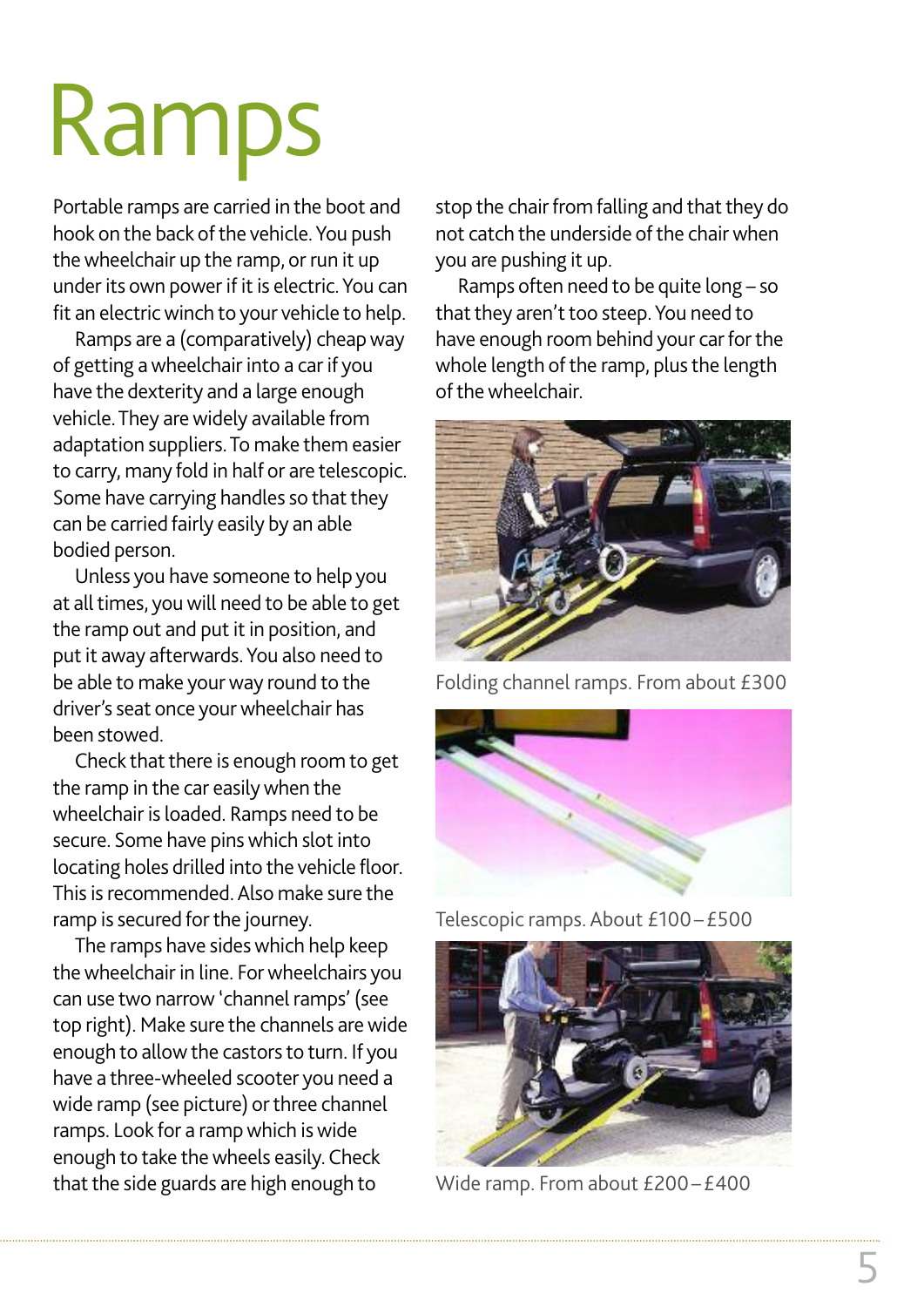# Hoists and lifts



You can use a hoist to lift a wheelchair or scooter into a car. Some hoists are designed for lighter manual wheelchairs and others for powered wheelchairs and scooters. Hoists for lighter chairs are usually **two-way hoists**. They lift the chair up and down by power but you push the chair by hand to swing it into the car. **Four-way hoists** use power to swing the wheelchair into the car as well as to lift it up and down.You may need a four-way hoist if your scooter or wheelchair is heavy.You might also find it easier on roadswith steep cambers or hills – you don't have to push it up into the boot.

Some hoists can be fitted to almost any vehicle and others are made for larger vehicles such as estates, 4x4s or MPVs.

#### **Using a hoist**

Youwill probably need to use both hands to use the hoist.You also need to be able to stand without much support while you are hooking on and lifting thewheelchair.



Two-way hoist from Autochair £650 Four-way hoist from Brig-Ayd, £1,530

You may have to fold or dismantle the chair before you lift it, especially if you have a small car or a large or heavy wheelchair or scooter.

There are different ways of attaching the hoist to the wheelchair. Some hoists have open hooks and others use hooks which close. If you have limited grip or dexterity, you may find that closed hooks are more awkward to use.Open hooks are easier but can come offwhen the lifting cord is slack. If the hook has a spring, try it out – seewhether you need both hands, or if you find your fingers get caught easily. You need to use both hands for some hoists – one to hold it in the right place to stop the hooks falling loose, and the other to take up the tension with the control unit. This may be difficult to do standing if you have poor balance. Nearly all suppliers provide a range of hooks, so discuss what you need with them before you buy and make sure you try all the functions.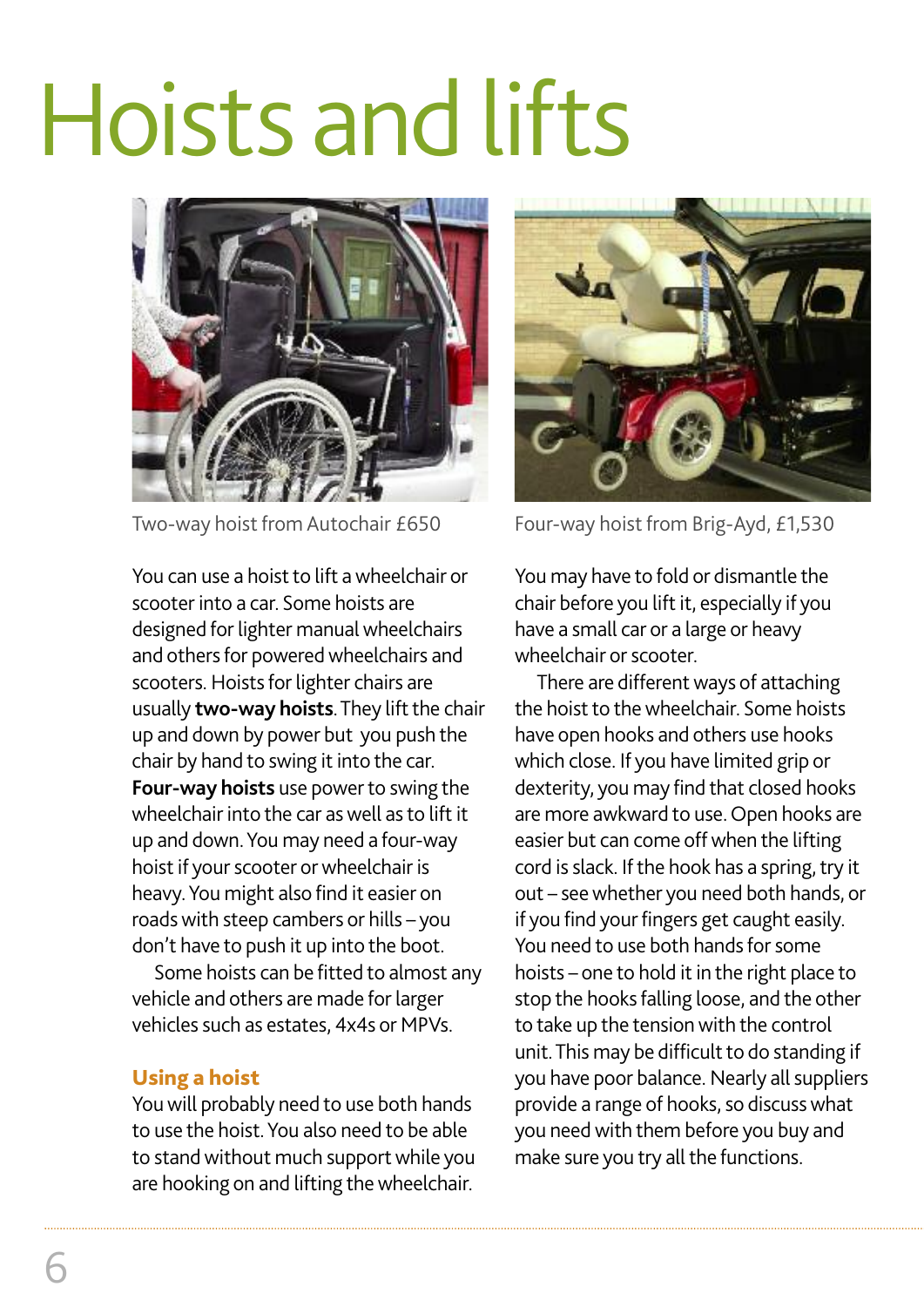

Most hoists have hand held control units. Some are attached by wires but others are cordless. On a few hoists, the control is fixed to the hoist's arm or base, which means you can hold on for support while you are using it. Some people find these easierto use than a hand held control. Most suppliers have a choice of switches and should be able to find something to suit you. Try the control before you buy.

On some hoists, you have to remove the lifting arm when the wheelchair is stowed in the boot.

If you are travelling without your wheelchair, some hoists allow you to remove the swinging arm to get it out of the way, leaving more room for luggage. The removable parts can be heavy, especially on heavier-duty hoists. Some cannot be taken out ofthe car because the lifting cords are permanently threaded through them.

Information about currently available hoists is given in the tables on pages 14–17.



Control unit Control unit Control unit

#### **LIFTS**

You can also use a platform lift to load an unoccupied wheelchair or scooter into the boot. You bring the platform out of the boot under power, push or drive the wheelchair on and secure it and then transfer it back into the boot.

This may be easier than a hoist, because you don't need to fold or dismantle the wheelchair or scooter. You also don't need the same strength or dexterity to load the wheelchair, and you can secure the wheelchair to the platform before loading.

Platform lifts are generally used for largerwheelchairs and scooters and they need quite a large load space.The boot needs to be at least 120cm wide, and at least 70cm deep. In some cars you may have to remove the back seats.

You also need the same amount of room behind the vehicle to load the wheelchair onto the lift platform.

Information about some platform lifts is given on page 18.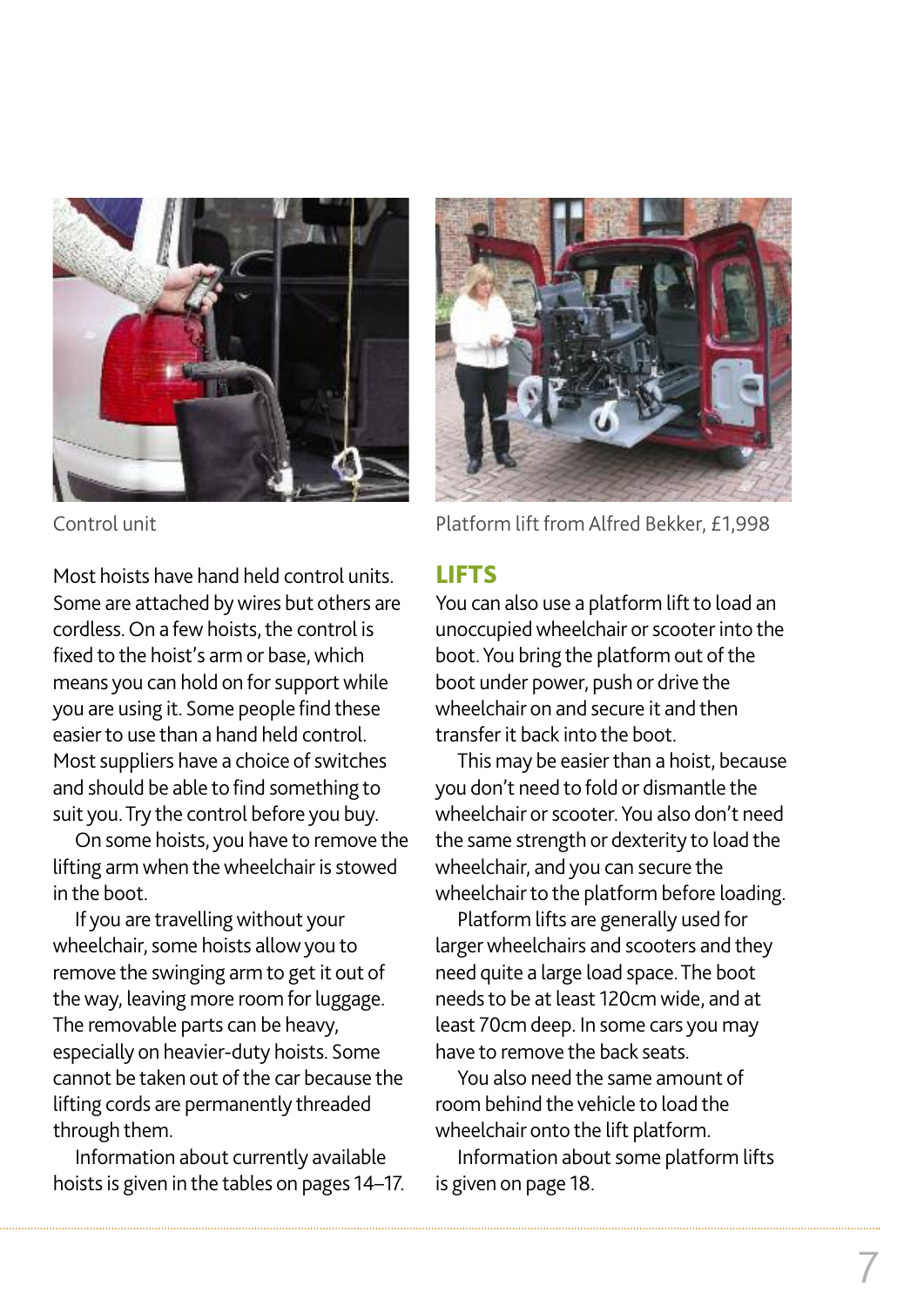# Stowage systems



AbiLoader, available from Steering Developments, from £9,300 fitted (see page 19)

These systems make it possible to stowa manual wheelchair in the car (boot or back seat area) or on the roof after you have transferred onto yourseat.You don't need help to do this, and you don't need to be able towalk round the car.

Most can be fitted to either the driver's or the passenger's side of the car. The Roof Spider (page 22) can pick up awheelchair from both sides of the car so you can alternate between driving and travelling as a passenger.

Once you have transferred into the seat you use a switch to bring the hoist mechanism to the door.You hook the wheelchair on by hand. The hoist then lifts the chair on to the roof or transfers it to the back of the car and secures it safely.

You have to attach the wheelchair to the hoist. Some are easier than others (with some rear-loading systems you just need to position thewheelchair in the right place), but for all of them you need to be able to twist into position to do this.

With a rooftop system the boot of your car remains free to carry other luggage. However, they do increase the height of the car, and some need significant headroom to stow the wheelchair (so they can't be used in indoor car parks for example).You can see how much headroom they each need on pages 19– 23.

Most rooftop systems carry the wheelchair in a box. With others the chair is exposed to the weather. Rooftop systems can be fitted to most cars without any modification.

Boot-loading systems are slightly less flexible in that the boot has to be large enough, and the right shape. Systems that stow the wheelchair in the rear seat area can be fitted to a limited range of vehicles, and require considerable modification.

Information about stowage systems is given on pages 19– 23.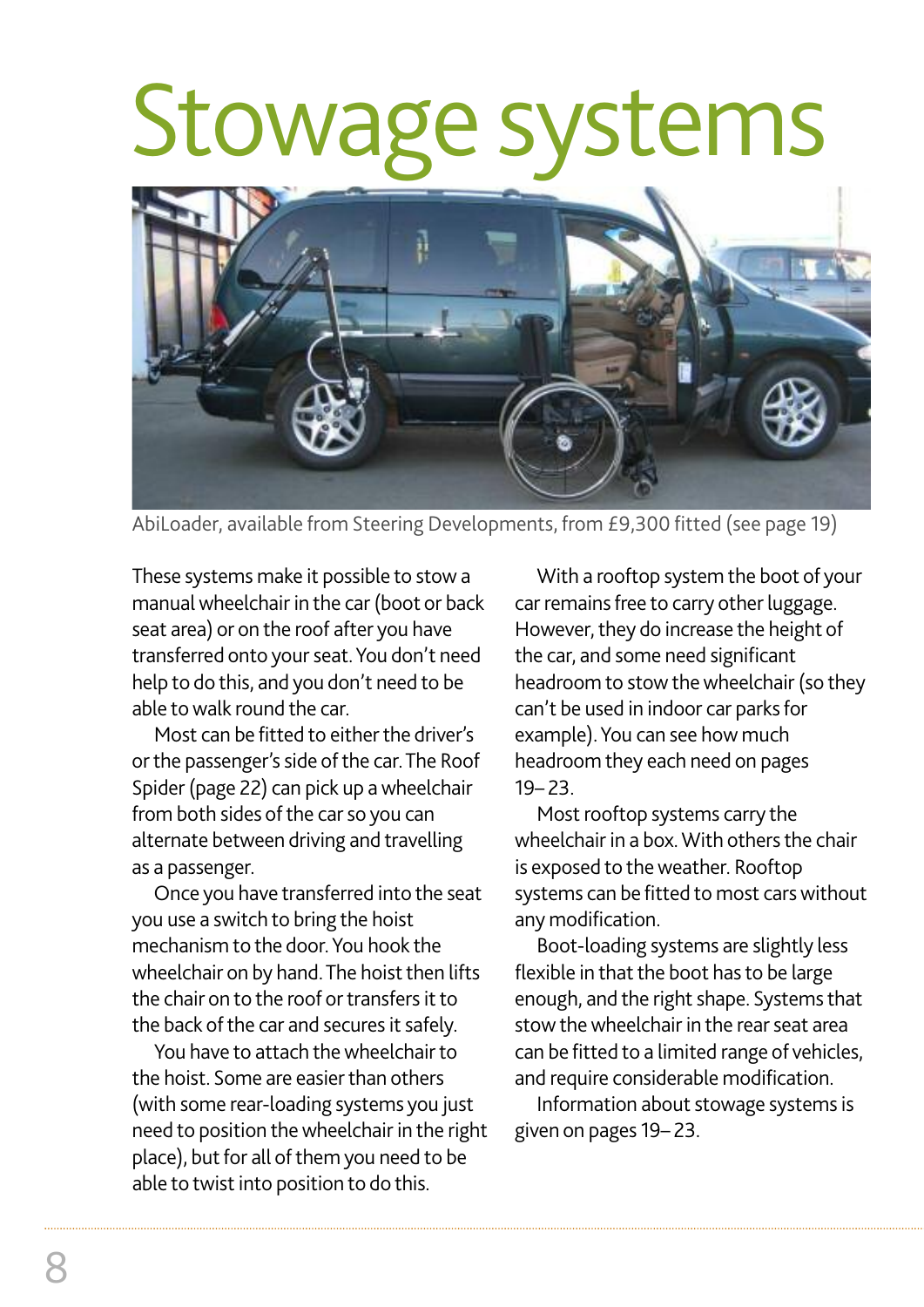# WAVs **(WHEELCHAIR ACCESSIBLEVEHICLES)**



I Can from Sirus Automotive from £33,295

Specialist firms convert MPVs, vans and other vehicles so that you can get in and travel in yourwheelchair. If you travel as a passenger you usually sit behind the front row of seats, but some designs allow you to sit beside the driver.

Drive fromWAVs are designed so that you drive from your wheelchair. They can be fittedwith awide range of hand and other controls – thiswill be done as part of the conversion, which will be tailored to suit you and your wheelchair. A few WAVs are designed so you transferto the driver's seat once you are inside.

WAVs either have a ramp or a lift.All lifts are powered but some ramps are deployed by hand - you will need help with this. If you use a ramp, awinch can be fitted to help get you in (only suitable if someone helps you, as you won't be able to attach thewinch yourself).All drivefrom wheelchair WAVs are designed to be usedwithout help so the doors open and the ramp unfolds at a touch of a button.

The number of passengers aWAV can carry depends on the base vehicle and the



InFront Doblo from Wilson Healy from £19,995

conversion. Some carry just the driver and a passenger in a wheelchair, but some will carry five or more additional passengers. SomeWAVs have folding or removable rear seats that can be used when a wheelchair is not being carried.

You go in at the rear or the side of the vehicle. Side-entry WAVs can be easier for on-street parking (because you don't need so much room behind, and you don't have to get your wheelchair into the road), but you may not be able to use them in all car parks.The InFront Doblo has a specially adapted front door that lets you enter directly into the front passenger space.

See our *Wheelchair accessible vehicles* guide (see page 35) for more information or contact converters(see our *Mobility* address list) for detailed information on the vehicles they supply. Always try out a WAV you are considering - converters will bring a demonstration vehicle to you.The Wheelchair Accessible Vehicles Converters Association (see page 34) requires its members to provide this service and to meet other service standards.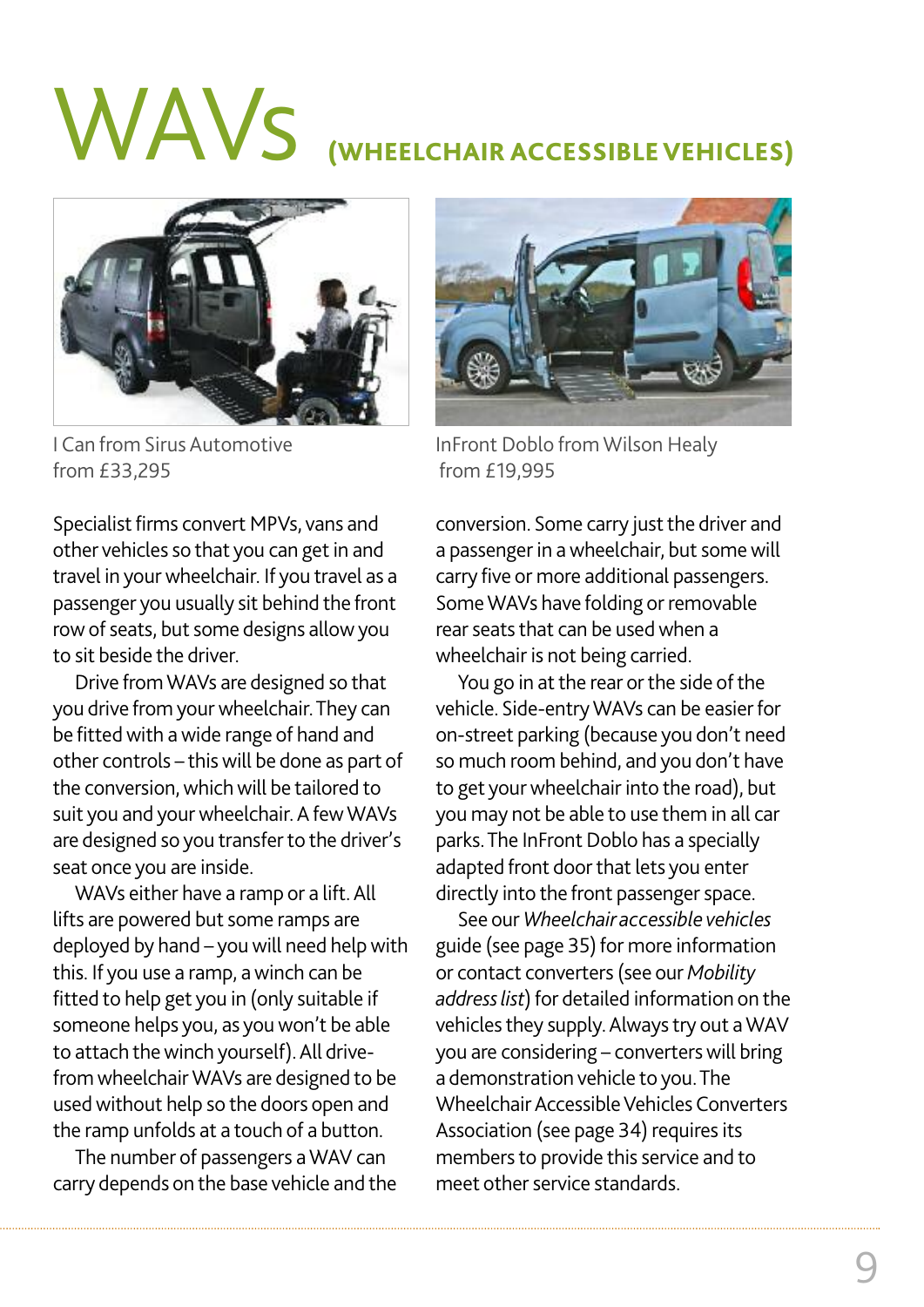# Other solutions

**There are other ways of carrying a wheelchair in a car. You can use a rack mounted on the roof orthe back ofthe car, or attach a trailer.The L.I.T.E. bag helps you lift a wheelchair into the boot.**

#### **RACKS AND TRAILERS**

Racks and trailers let you carry a wheelchair without dismantling or folding it, while keeping the boot free.

Trailers can easily carry large items including mobility scooters. A full car driving licence will let you tow one if the weight of the trailer and its load is under 750kg. However, they will make reversing and parking difficult.

The Chairack (from G Bernard Elliot) is an alternative to a roof rack. It is designed to load a folded manual wheelchair onto the back of a carwithout you having to lift it.The frame clamps on to the towing ball using its own locking mechanism.Then you fit the wheelchair front castors on to the rack and lever the wheelchair up using the rack's handle.

In both cases, you may need a lighting board and number plate if the one fitted to your vehicle is obscured.



Wheelchair loaded on Chairack £145

#### **L.I.T.E. BAG**

The L.I.T.E. bag is a large canvas bag that can accommodate most folded manual wheelchairs. It's designed to allowyou to tip the wheelchair into the boot, so you don't have to carry its whole weight at any point. It also protects your car against damage.



L.I.T.E. Bag RRP £65 from Biston (07710 275795) and selected suppliers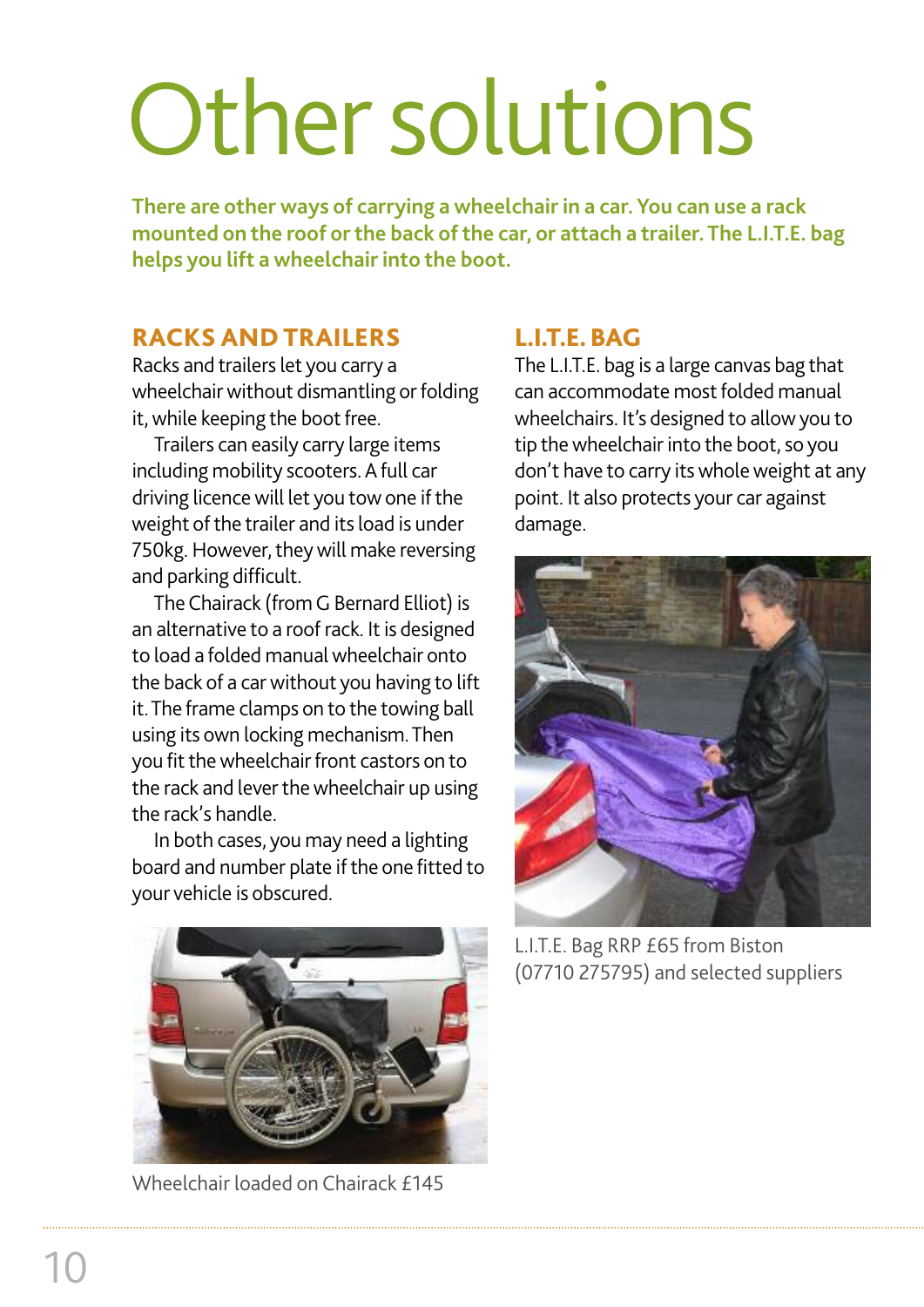# Choosing and fitting

#### **Your abilities**

 $\blacksquare$  Whatever option you go for, you need to knowthat you can use it every time you go out in the car, even on a bad day.

 $\blacksquare$  Make sure you know exactly what you need to do to load and secure your chair, and make sure you can do it comfortably and safely. When using a hoist, you also need to secure the hoist itself. Sometimes it stays attached to the chair, which holds it securely, but some need to be detached and secured separately.

#### **Your car and equipment**

 $\blacksquare$  Make sure the car you choose has enough space for all the equipment you need, and anything else you want to carry. Where will you put your shopping?

 $\blacksquare$  If you have to fold or dismantle your chair, can you do it? Can you pick up the heaviest part?

 $\blacksquare$  Check the weight of any equipment you use. Try our online database for information on powered wheelchairs and scooters (**www.rica.org.uk/pwcs**). If you're using a hoist, check with the supplier that it can take the weight of your wheelchair. Check the car can take the weight of the hoist and wheelchair together, and check its towing weight if you're using a trailer (ask the car dealer).

 $\blacksquare$  Some hoists and other equipment can only be fitted to a limited range of cars. Check with the supplier.

 $\blacksquare$  Most suppliers will adapt equipment to suit you, your car and your wheelchair. Discuss what you need with the supplier before you start.

#### **Fitting**

**n** Hoists, lifts and stowage systems are usually installed by vehicle adaptation companies or by their local dealers. Some will come to you to fit the hoist. Otherwise you will have to arrange for your carto be taken to them. Our *Mobility addresslist* (see page 35) lists adaptation companies.

**n** Most hoists can be fitted to the right or left hand side of the boot  $-$  check with the supplier. Some hoists come in one size. Some are cut and shaped individually for each car to give as much room as possible for swinging the wheelchair in.

Some stowage systems require considerable modification of the car. which may not be reversible.

**No Winches need to be fitted correctly.** It's especially important that the winch cable is aligned with the vehicle, so it pulls the wheelchair in a straight line.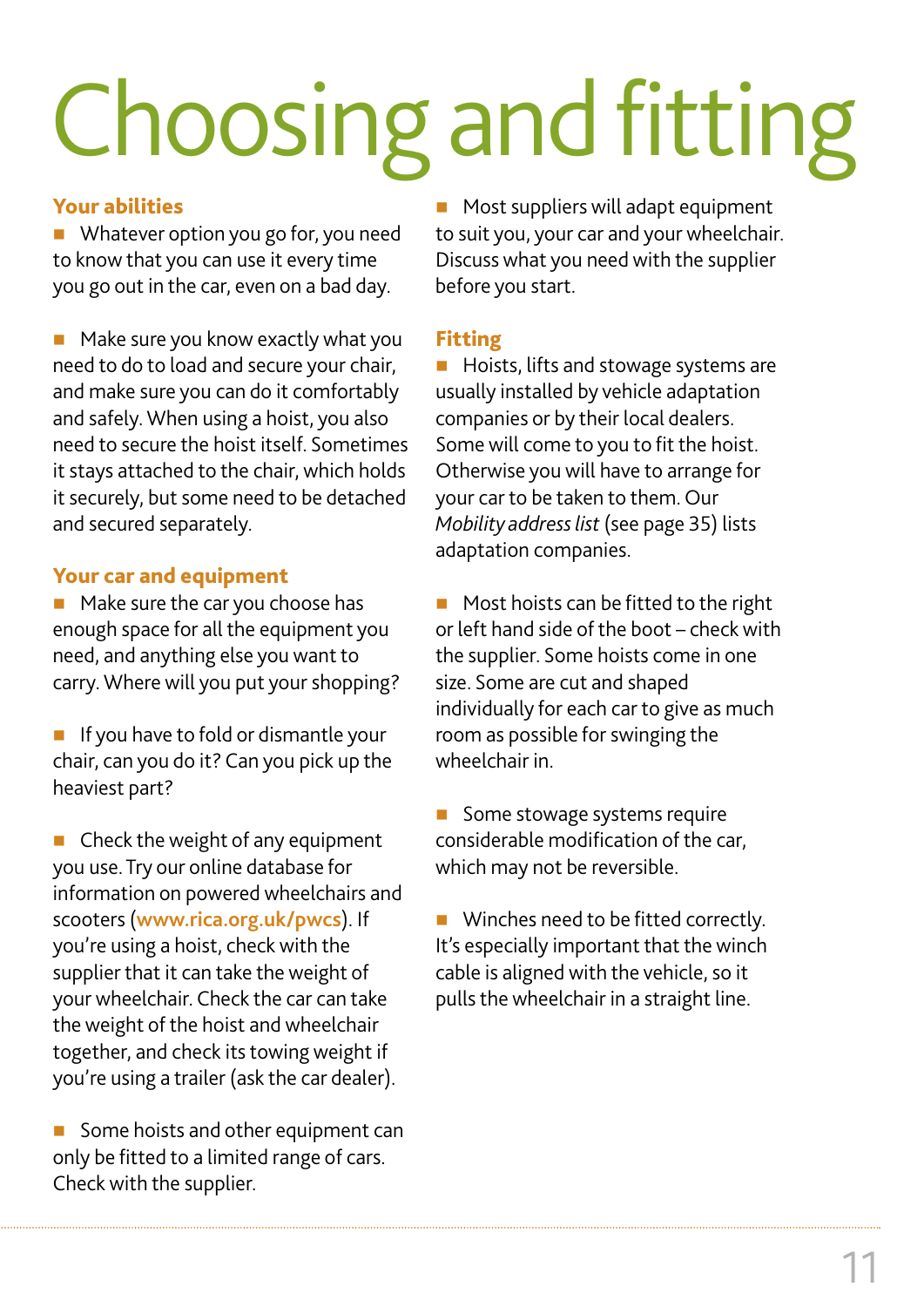

Here we list the suppliers who make or import the equipment listed in this guide. Some of them fit equipment themselves, and they all sell their equipment to adaptation companies, who may be more local to you.

Contact the supplier for more information about their products and to find a local installer. You'll find a complete list of adaptation companies in our *Mobility addresslist* (see page 35).

#### **Adaptacar**

**Tel** 01769 572785 **Email**sales@adaptacar.co.uk www.adaptacar.co.uk

#### **Alfred Bekker**

**Tel** 01377 241700 **Email** info@alfredbekker.com www.alfredbekker.co.uk

#### **Autoadapt UK**

**Tel** 0121 333 5170 **Email** contact@autoadapt.co.uk www.autoadapt.co.uk

#### **Autochair**

**Tel** 01773 830222 **Email** demo@autochair.co.uk www.autochair.co.uk

#### **Brig-Ayd Controls**

**Tel** 01707 322322 **Email**sales@brig-aydcontrols.co.uk www.brig-aydcontrols.co.uk

#### **Bristol StreetVersa**

**Tel** 08433 081 814 **Email**sales@kcmobility.co.uk www.bristolstreetversa.com

#### **Cowal MobilityAids**

**Tel** 01494 714400 **Email**sales@cowalmobility.co.uk www.cowalmobility.co.uk

#### **G Bernard Elliot**

**Tel** 07974 258585 **Email** info@gbelliott.co.uk www.gbelliott.co.uk

#### **Elap Mobility**

**Tel** 08000 433159 **Email** mail@elap.co.uk www.elap.co.uk

#### **PB Conversions**

**Tel** 01525 850588 **Email** pbconversions@aol.com www.pbconversions.co.uk

#### **Steering Developments**

**Tel** 01442 212918 **Email** enquiries@steeringdevelopments.co.uk www.steeringdevelopments.co.uk

#### **Techmobility**

**Tel** 01376 564499 **Email** phil@techmobilityuk.com www.techmobilityuk.com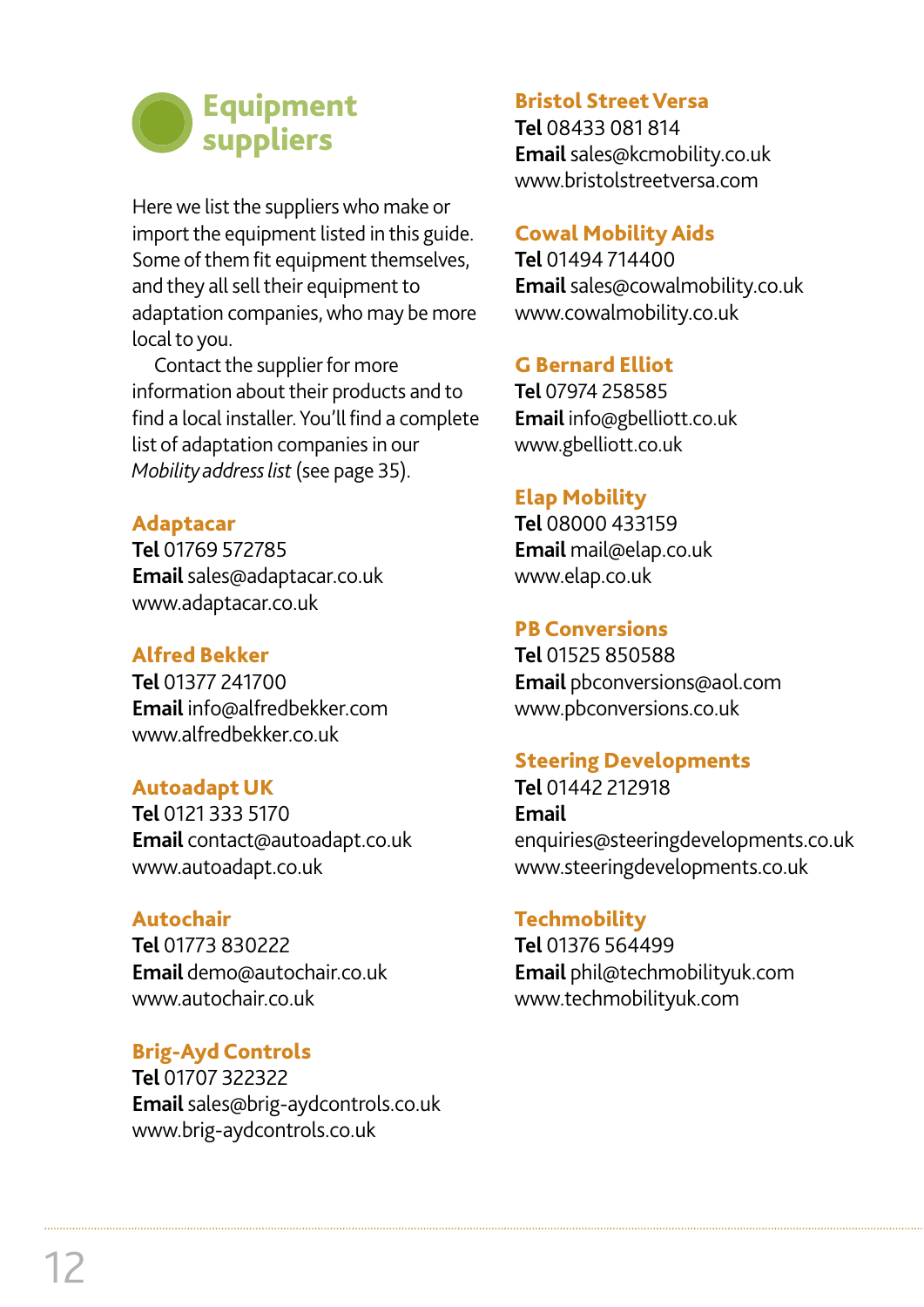# Safety

#### **SECURING**

It's important to secure all equipment when the car is moving. Otherwise it could cause severe injuries if you have to brake suddenly. Ask the adaptation company about this.

#### **Ramps**

You will have to secure both the wheelchair or scooter and the ramp.

#### **Two-way hoists**

You will also have to secure the wheelchair or scooter and, with some hoists, the lifting arm too. Some hoists come with securing mechanisms built in.

#### **Four-way hoists and lifts**

Four-way hoists and lifts do not require you to secure the wheelchair. It remains attached to the hoist, which is secure.

#### **WAVs**

WAVs come equipped with restraints for the wheelchair and for the passenger. Both should be used properly at all times.

#### **Restraints**

Many of the hoist suppliers mentioned in this guide and in our *Mobility addresslist* sell securing devices, although prices vary widely – from £25 to over £100.

The main specialist suppliers of restraint systems are Q'Straint (01227 773035, www.qstraint.com) and Unwin Safety Systems (01935 827740, www.unwin-safety.com).

### **TESTING**

A number of hoists were tested for the first edition of this guide. They all passed testsfor electrical safety, and none had hidden hazards. There was no danger of the wheelchair dropping if power failed. It is possible to hit your head on the arm of the hoist by mistake. If you think this is likely and your hoist is not padded, ask the supplier to provide some form of cushioning.

#### **MAINTENANCE**

All of the hoists tested were strong enough to stand up to several years of use. All of the electric motors passed our endurance tests and laboratory engineers judged that they needed minimal maintenance. We have no reason to think that the hoists described in this guide are any less robust than they were when tested or that newer models are likely to be less good.

However it is always important to inspect all equipment, including ramps, winches, hoists and stowage systems, regularly for damage. Your supplier will advise you about what to look out for, but check:

- $\blacksquare$  cords and winch cables for fraying
- nuts and bolts for tightness
- $\blacksquare$  moving parts for lubrication
- $\blacksquare$  for unusual noises when operating.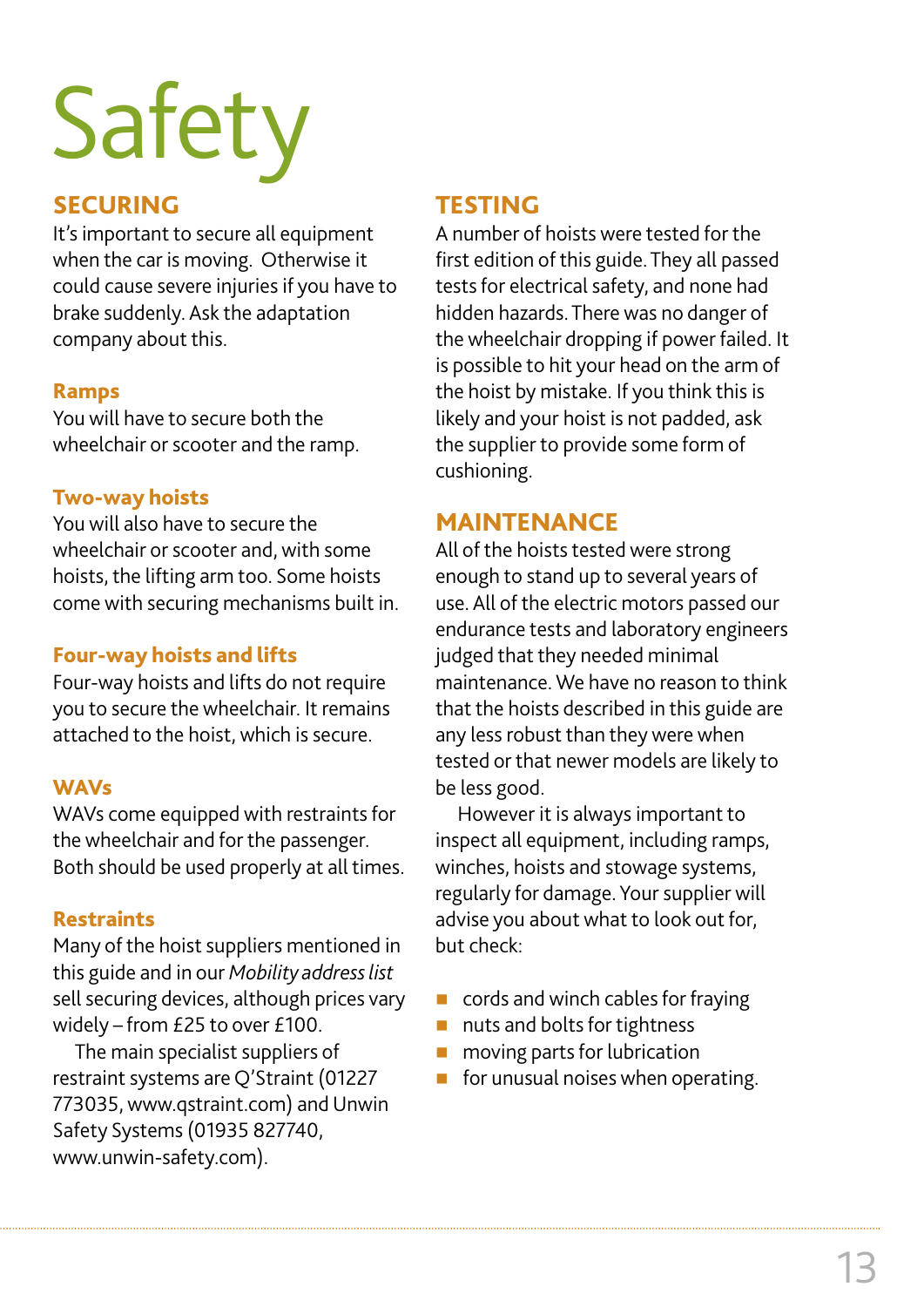# Products

| <b>WHEELCHAIR AND</b><br><b>SCOOTER HOISTS</b> | Distributed by<br>(see page 12 for contact<br>details) | Max weight lifted<br>(kg) | Price inc fitting [1]<br>2-way/4-way | To what kind<br>of vehicle can the<br>hoist be fitted [2] | <b>Control type</b>                    | Do you have to<br>remove parts of<br>the hoist? | <b>Weight of heaviest</b><br>removable part<br>(kg) | <b>Securing 2-way hoist</b><br>(and notes) |
|------------------------------------------------|--------------------------------------------------------|---------------------------|--------------------------------------|-----------------------------------------------------------|----------------------------------------|-------------------------------------------------|-----------------------------------------------------|--------------------------------------------|
| <b>Autochair Mini-Hoist 40kg</b>               | Autochair                                              | 40                        | 795/1165                             | H/E/4/M                                                   | hand held wired,<br>cordless option    | yes, arm                                        | n/a                                                 | attach karabiner<br>to frame               |
| <b>Carolift 40</b>                             | Autoadapt UK                                           | 40                        | $846/-$                              | S/H/E/4/M                                                 | fixed to hoist                         | yes                                             | 11                                                  | hoist folds flat                           |
| Elap V40                                       | <b>Elap Mobility</b>                                   | 40                        | $805/-$                              | S/H/E/4/M                                                 | fixed to hoist arm,<br>cordless option | no                                              | n/a                                                 | none                                       |
| Junior 40kg                                    | <b>Alfred Bekker</b>                                   | 40                        | 765/1025                             | H/E/4/M                                                   | hand held wired,<br>cordless option    | yes                                             | 6                                                   | fold flat and secure                       |
| Mini-Hoist                                     | <b>Techmobility</b>                                    | 40                        | $575/-$                              | S/H/E/4/M                                                 | hand held wired                        | yes,<br>arm and actuator                        | $2.5 - 4.5$                                         | lift off arm<br>and secure                 |
| <b>Wheelchair Hoist 40kg</b>                   | <b>Brig-Ayd Controls</b>                               | 40                        | 700/-                                | H/E/4/M                                                   | fixed to hoist arm                     | no (folds)                                      | n/a                                                 | fold flat and secure                       |
| <b>Wheelchair Hoist 75kg</b>                   | <b>Brig-Ayd Controls</b>                               | 75                        | $850/-$                              | H/E/4/M                                                   | hand held wired                        | yes, arm                                        | $6 \overline{6}$                                    | use motor to lower<br>to floor and secure  |
| <b>Autochair Mini-Hoist 80kg</b>               | Autochair                                              | 80                        | 895/1095                             | H/E/4/M                                                   | hand held wired,<br>cordless option    | yes, arm                                        | n/a                                                 | attach karabiner<br>to frame               |
| Mini 80kg (Fixed)                              | <b>Alfred Bekker</b>                                   | 80                        | $-11140$                             | H/E/4/M                                                   | hand held wired,<br>cordless option    | yes                                             | 5.7                                                 | use motor to lower<br>to floor and secure  |
| Mini 80kg (Folding)                            | <b>Alfred Bekker</b>                                   | 80                        | $-1260$                              | H/E/4/M                                                   | hand held wired,<br>cordless option    | yes                                             | 6.1                                                 | use motor to lower<br>to floor and secure  |
| <b>Wheelchair Hoist 80kg</b>                   | <b>Brig-Ayd Controls</b>                               | 80                        | $-1900$                              | E/4/M                                                     | hand held wired,<br>cordless option    | yes, arm and<br>motors                          | 5 <sup>5</sup>                                      | lower to floor and<br>secure               |
| Midi-Hoist                                     | Techmobility                                           | 80                        | 765/1090                             | S/H/E/4/M                                                 | hand held wired                        | yes, arm and<br>actuator                        | $2.5 - 4.5$                                         | lift off arm and secure                    |
| <b>Carolift 90</b>                             | Autoadapt UK                                           | 90                        | $-11586$                             | H/E/4/M                                                   | hand held wired                        | no                                              | n/a                                                 | n/a                                        |
| Carolift ASL-325                               | Autoadapt UK                                           | 90                        | $805/-$                              | S/H/E/4/M                                                 | fixed to hoist arm                     | yes, arm                                        | 6                                                   | use motor to lower<br>to floor and secure  |
| <b>Autochair Olympian Hoist</b><br>100kg       | Autochair                                              | 100                       | $-11045$                             | H/E/4/M                                                   | hand held wired,<br>cordless option    | yes, arm                                        | $\overline{4}$                                      | attach karabiner<br>to frame               |

**Footnotes** [1] Prices may vary – depending on supplier [2] S = saloon, H = hatchback, E = estate, 4 = 4x4, M = multi purpose vehicle/people carrier. This is for guidance only. Always check that the hoist is suitable for both your specific vehicle and wheelchair.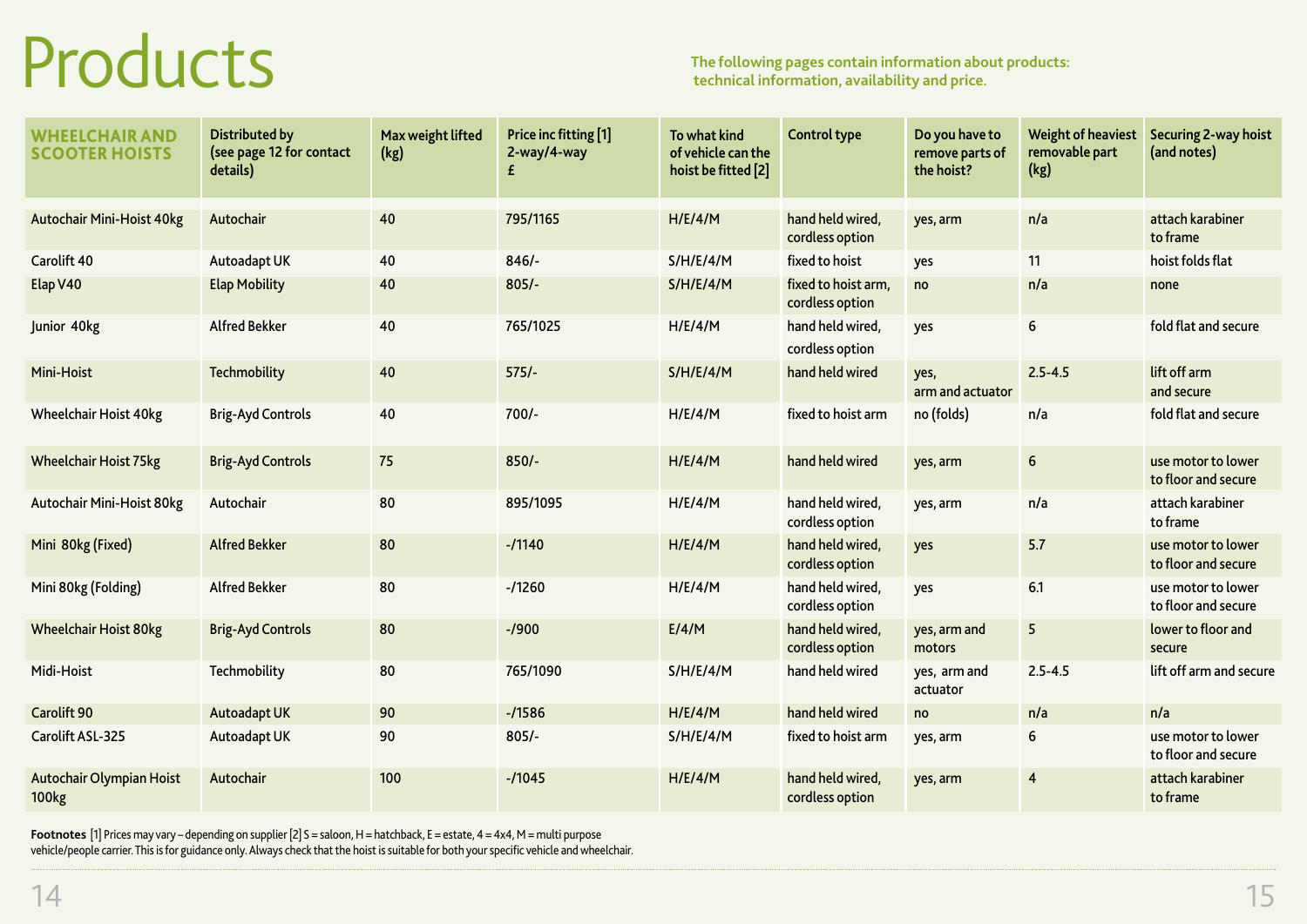| <b>WHEELCHAIR AND</b><br><b>SCOOTER HOISTS</b> | Distributed by<br>(see page 12 for contact<br>details) | Max weight lifted<br>(kg) | Price inc fitting [1]<br>2-way/4-way<br>£ | To what kind<br>of vehicle can the<br>hoist be fitted $[2]$ | Control type                        | Do you have to<br>remove parts of<br>the hoist? | <b>Weight of heaviest</b><br>removable part<br>(kg) | <b>Securing 2-way hoi</b><br>(and notes)           |
|------------------------------------------------|--------------------------------------------------------|---------------------------|-------------------------------------------|-------------------------------------------------------------|-------------------------------------|-------------------------------------------------|-----------------------------------------------------|----------------------------------------------------|
| Mini 100kg                                     | <b>Alfred Bekker</b>                                   | 100                       | 1060/1255                                 | H/E/4/M                                                     | hand held wired,<br>cordless option | yes                                             | 9.4                                                 | use motor to lower<br>to floor and secure          |
| <b>Powered Boot Hoist 100kg</b>                | <b>PB Conversions</b>                                  | 100                       | $-11250$                                  | H/4/M                                                       | hand held wired                     | no                                              | n/a                                                 | use locking pin<br>or thumb screw                  |
| <b>Wheelchair Hoist 100kg</b>                  | <b>Brig-Ayd Controls</b>                               | 100                       | 1262/950                                  | E/4/M                                                       | hand held wired,<br>cordless option | yes, arm                                        | $\overline{4}$                                      | use motor to lower<br>to floor and secure          |
| Mini 120kg                                     | <b>Alfred Bekker</b>                                   | 120                       | $-/1150$                                  | H/E/4/M                                                     | hand held wired,<br>cordless option | yes                                             | 8.4                                                 | use motor to lower<br>to floor                     |
| <b>Telescopic Wheelchair</b><br>Hoist 120kg    | <b>Brig-Ayd Controls</b>                               | 120                       | $-/2419$                                  | E/M                                                         | hand held wired                     | yes, arm                                        | $\overline{4}$                                      | n/a                                                |
| <b>Wheelchair Hoist 120kg</b>                  | <b>Brig-Ayd Controls</b>                               | 120                       | $-11050$                                  | E/4/M                                                       | hand held wired,<br>cordless option | yes, arm and<br>motors                          | 5                                                   | lower to floor and<br>secure                       |
| <b>Maxi-Hoist</b>                              | <b>Techmobility</b>                                    | 130                       | 875/1200                                  | S/H/E/4/M                                                   | hand held wired<br>arm and actuator | yes                                             | $2.5 - 4.5$                                         | lift off arm<br>and secure                         |
| <b>Adaptacar Wheelchair Hoist</b>              | Adaptacar                                              | 140                       | 1171/1945                                 | E/4/M                                                       | hand held wired                     | yes, arm                                        | 17                                                  | hook to eyelet on<br>floor and raise<br>with motor |
| <b>Carolift 140</b>                            | Autoadapt UK                                           | 140                       | $-11637$                                  | E/4/M                                                       | hand held wired                     | no                                              | n/a                                                 | n/a                                                |
| Autochair Olympian Hoist<br><b>150kg</b>       | Autochair                                              | 150                       | $-1245$                                   | H/E/4/M                                                     | hand held wired,<br>cordless option | yes, arm                                        | $\overline{4}$                                      | n/a                                                |
| Mini 150kg                                     | <b>Alfred Bekker</b>                                   | 150                       | $-1285$                                   | H/E/4/M                                                     | hand held wired,<br>cordless option | yes                                             | 9.4                                                 | use motor to lower<br>to floor and secure          |
| <b>Powered Boot Hoist 150kg</b>                | <b>PB Conversions</b>                                  | 150                       | $-11420$                                  | H/4/M                                                       | hand held wired,<br>cordless option | no                                              | n/a                                                 | use locking pin<br>or thumb screw                  |
| <b>Wheelchair Hoist 150kg</b>                  | <b>Brig-Ayd Controls</b>                               | 150                       | $-11050$                                  | E/4/M                                                       | hand held wired,<br>cordless option | yes, arm                                        | $\overline{4}$                                      | n/a                                                |
| <b>Wheelchair Hoist</b>                        | <b>Bristol Street Versa</b>                            | 150                       | 965/1205                                  | E/4/M                                                       | hand held wired                     | yes, arm                                        | 20                                                  | has locking pin                                    |
| Carolift 6000                                  | Autoadapt UK                                           | 180                       | $-1794$                                   | E/4/M                                                       | hand held wired                     | no (folds)                                      | n/a                                                 | n/a                                                |
| Carolift 6900                                  | Autoadapt UK                                           | 180                       | $-/2546$                                  | E/4/M                                                       | hand held wired                     | no (folds)                                      | n/a                                                 | includes telescopic<br>adjustment                  |
| Carolift VSL 570                               | Autoadapt UK                                           | 180                       | $1291/-$                                  | E/4/M                                                       | hand held wired                     | no (folds)                                      | n/a                                                 | fold flat and secure                               |
| Autochair Olympian Hoist                       | Autochair                                              | 200                       | $-11595$                                  | H/E/4/M                                                     | hand held wired,<br>cordless option | yes, arm                                        | 4                                                   | n/a                                                |

| <b>Control type</b>                 | Do you have to<br>remove parts of<br>the hoist? | <b>Weight of heaviest</b><br>removable part<br>(kg) | <b>Securing 2-way hoist</b><br>(and notes)         |
|-------------------------------------|-------------------------------------------------|-----------------------------------------------------|----------------------------------------------------|
| hand held wired,<br>cordless option | yes                                             | 9.4                                                 | use motor to lower<br>to floor and secure          |
| hand held wired                     | no                                              | n/a                                                 | use locking pin<br>or thumb screw                  |
| hand held wired,<br>cordless option | yes, arm                                        | $\overline{4}$                                      | use motor to lower<br>to floor and secure          |
| hand held wired,<br>cordless option | yes                                             | 8.4                                                 | use motor to lower<br>to floor                     |
| hand held wired                     | yes, arm                                        | $\overline{4}$                                      | n/a                                                |
| hand held wired,<br>cordless option | yes, arm and<br>motors                          | 5                                                   | lower to floor and<br>secure                       |
| hand held wired<br>arm and actuator | yes                                             | $2.5 - 4.5$                                         | lift off arm<br>and secure                         |
| hand held wired                     | yes, arm                                        | 17                                                  | hook to eyelet on<br>floor and raise<br>with motor |
| hand held wired                     | no                                              | n/a                                                 | n/a                                                |
| hand held wired,<br>cordless option | yes, arm                                        | $\overline{4}$                                      | n/a                                                |
| hand held wired,<br>cordless option | yes                                             | 9.4                                                 | use motor to lower<br>to floor and secure          |
| hand held wired,<br>cordless option | no                                              | n/a                                                 | use locking pin<br>or thumb screw                  |
| hand held wired,<br>cordless option | yes, arm                                        | $\overline{4}$                                      | n/a                                                |
| hand held wired                     | yes, arm                                        | 20                                                  | has locking pin                                    |
| hand held wired                     | no (folds)                                      | n/a                                                 | n/a                                                |
| hand held wired                     | no (folds)                                      | n/a                                                 | includes telescopic<br>adjustment                  |
| hand held wired                     | no (folds)                                      | n/a                                                 | fold flat and secure                               |
| hand held wired,<br>cordless option | yes, arm                                        | 4                                                   | n/a                                                |

**cordless option Footnotes** [1] Prices may vary – depending on supplier [2] S = saloon, H = hatchback, E = estate, 4 = 4x4, M = multi purpose vehicle/people carrier. This is for guidance only. Always check that the hoist is suitable for both your specific vehicle and wheelchair.

#### **PRODUCT INFORMATION**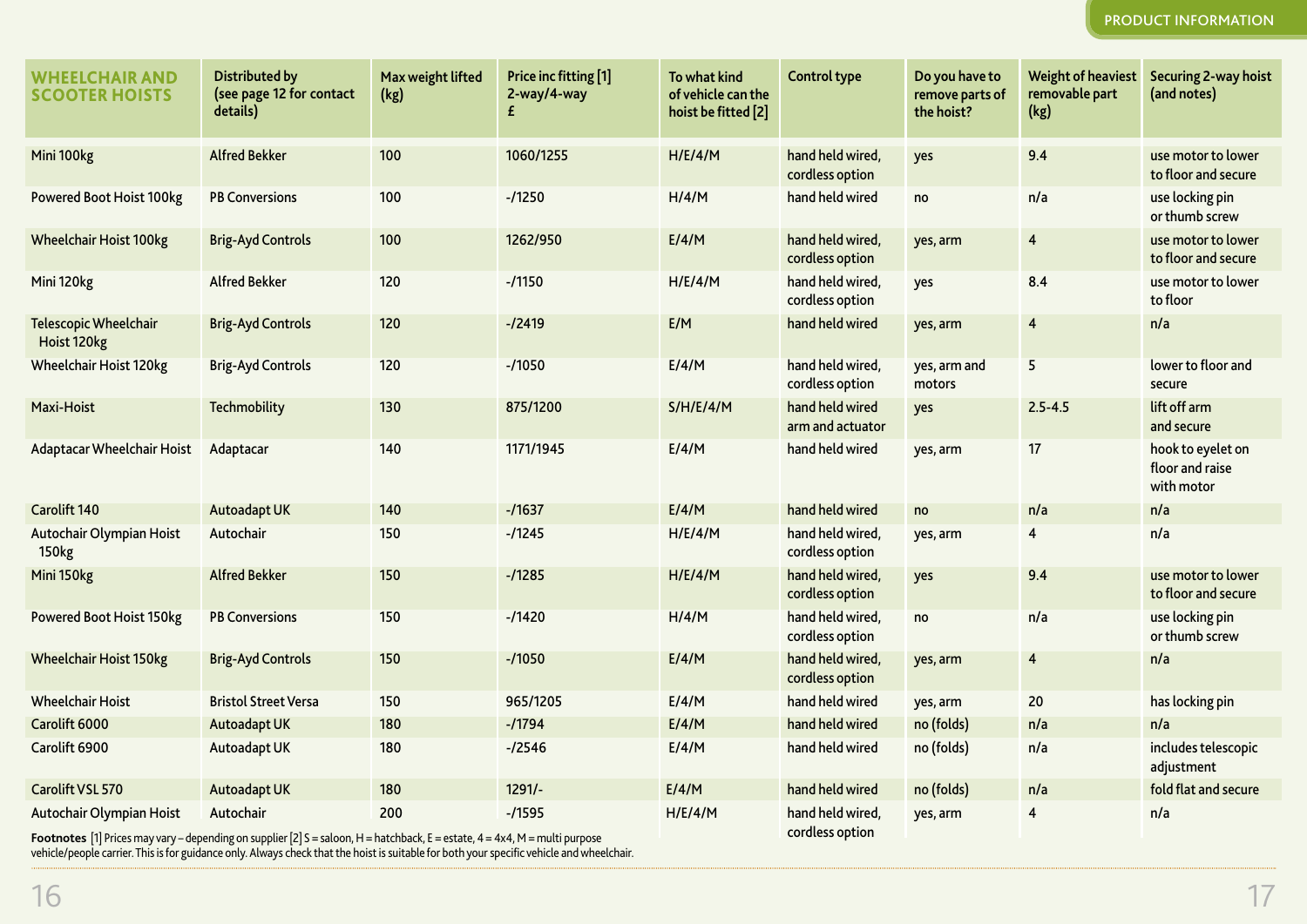### **PLATFORM LIFTS**

**Platform lifts are designed to fitin MPVs, large estates and vans.All require quite a large space – in some vehicles you will have to remove the rear seats.**





### **BACKPACKER**

| <b>Price including fitting:</b>      | £1,998               |
|--------------------------------------|----------------------|
| Max weight lifted (kg):              | 114/147              |
| Platform size (cm): 69x120/77.5x155  |                      |
| <b>Space required</b>                |                      |
| $(h \times w \times d \text{ cm})$ : | 102x122x122          |
| <b>Distributor:</b>                  | <b>Alfred Bekker</b> |

# **JOEY LIFT**

| Price including fitting:             | £2,395              |
|--------------------------------------|---------------------|
| Max weight lifted (kg):              | 159                 |
| <b>Platform size (cm):</b>           | 69x112              |
| <b>Space required</b>                |                     |
| $(h \times w \times d \text{ cm})$ : | 102x112x115         |
| <b>Distributor:</b>                  | <b>Autoadapt UK</b> |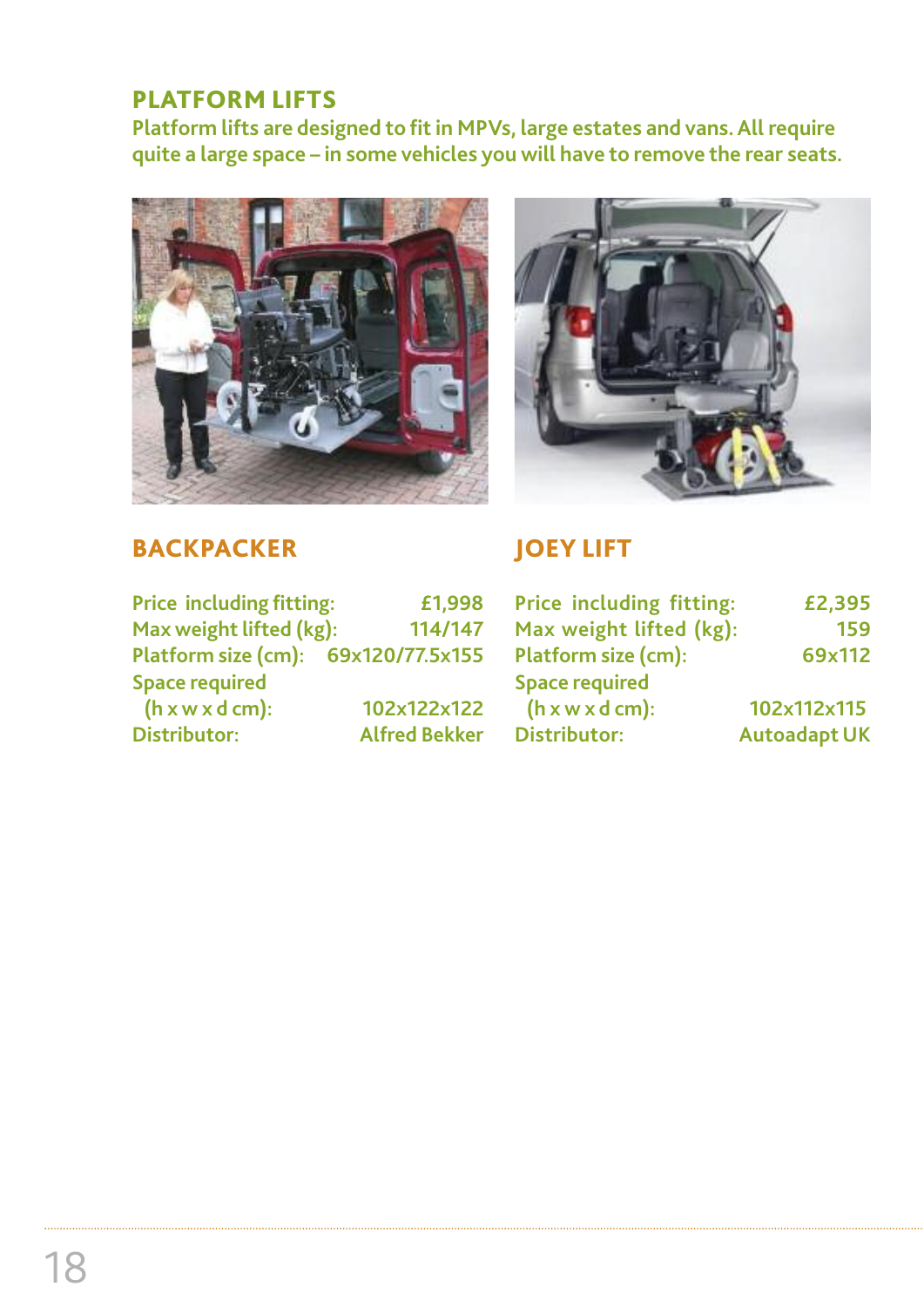#### **STOWAGE SYSTEMS**

**These systems make it possible to stow a wheelchair in the car or on the roof after you have transferred into the car seat. You don't need help to do this.**



#### **ABILOADER (boot loading hoist)**

| <b>Price including fitting:</b>              | £7,500 |
|----------------------------------------------|--------|
| Max weight lifted (kg):                      | 25     |
| Manufacturers say it will                    |        |
| take any folding or fixed manual chair       |        |
| and some power chairs                        |        |
| Weight of hoist (kg):                        | 50     |
| <b>Distributed by: Steering Developments</b> |        |

Automatic boot loading system with automatic boot opener/closer.There are separate models for folding/fixed frame wheelchairs. Can be used with power chairs(up to 25kg).

Automatically stores and secures wheelchair in boot and returns it to driver or passenger doorwhen required.

Like all boot-loading systems, requires level boot floor (no sill) and high opening.



### **AUTOCHAIR LIGHT (rooftop hoist)**

| <b>Price including fitting:</b>      | £3,485           |
|--------------------------------------|------------------|
| Max weight lifted (kg):              | 20               |
| Max size of folded chair             |                  |
| $(h \times w \times d \text{ cm})$ : | 96x37x87         |
| <b>Clearance travelling/</b>         |                  |
| in use (cm):                         | 44/137           |
| Weight of hoist (kg):                | 50               |
| <b>Distributed by:</b>               | <b>Autochair</b> |

The Autochair Light moves to a vertical position, and a hoist inside the unit lowers a hook.You hook on the folded chair by hand and the motor winches it into the box.The box then movesto its horizontal travelling position.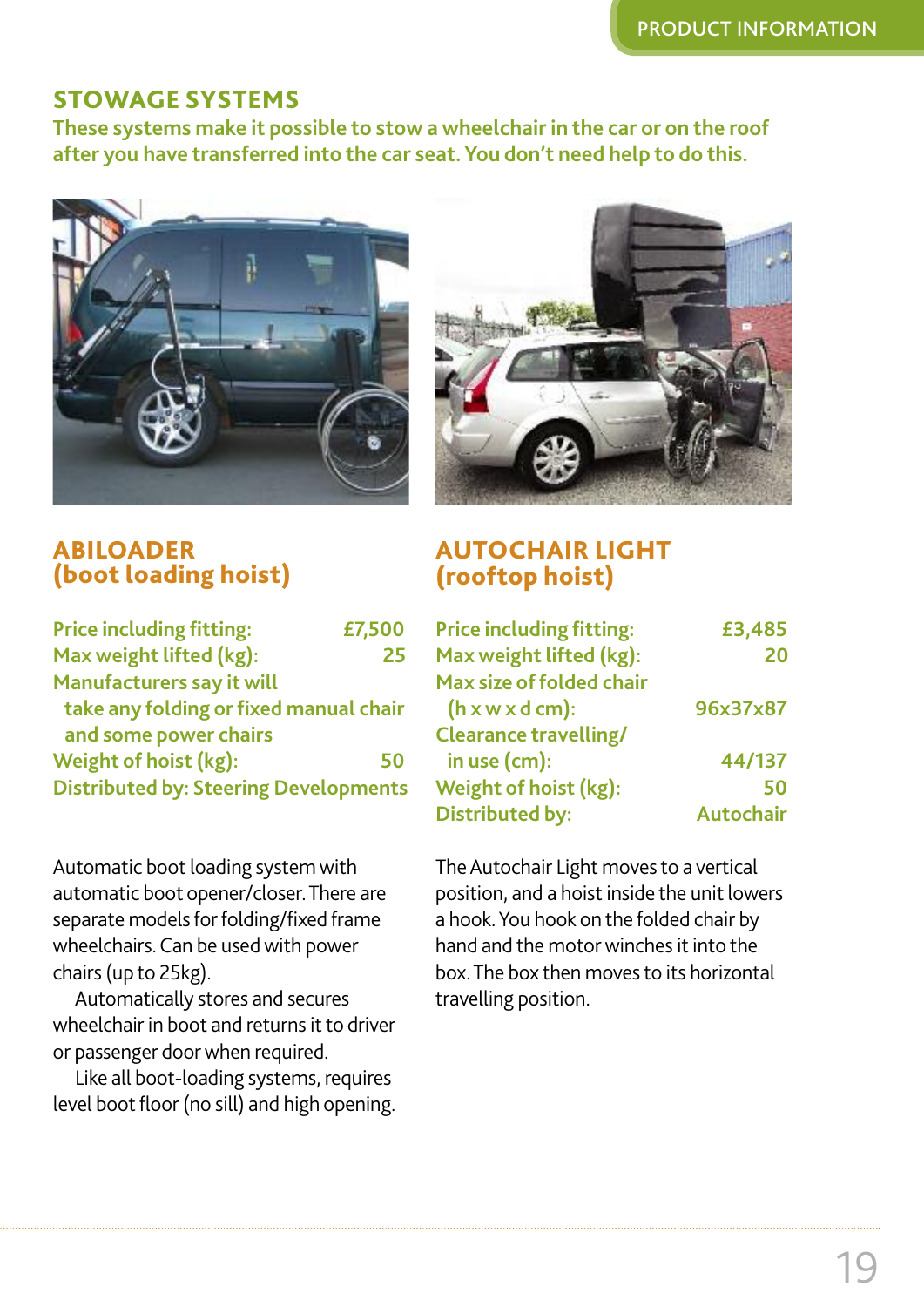

#### **BRAUN CHAIR TOPPER (rooftop hoist)**

| <b>Price including fitting:</b>      | £3,488              |
|--------------------------------------|---------------------|
| Max weight lifted (kg):              | 20                  |
| Max size of folded chair             |                     |
| $(h \times w \times d \text{ cm})$ : | 83x36x93            |
| <b>Clearance travelling/</b>         |                     |
| in use $(cm)$ :                      | 54/54               |
| Weight of hoist (kg):                | 55                  |
| <b>Distributed by:</b>               | <b>Autoadapt UK</b> |

A motor slides the box across the roof so it is above the car door. A hook comes down which you can attach by hand to the wheelchair. The chair is winched up into the box, which moves back to its travelling position.The footplates do not have to be removed.



### **COWAL GZ-91 (rooftop hoist)**

| <b>Price including fitting:</b>     | £4,250 |
|-------------------------------------|--------|
| Max weight lifted (kg):             | 33     |
| Manufacturers say it will           |        |
| take any folding manual chair       |        |
| <b>Clearance travelling/</b>        |        |
| in use (cm):                        | 46/71  |
| Weight of hoist (kg):               | 55     |
| Distributed by: Cowal Mobility Aids |        |

The box lid opens and a frame is lowered to the ground by power. You push the folded chair on to the frame and it is hoisted into the box.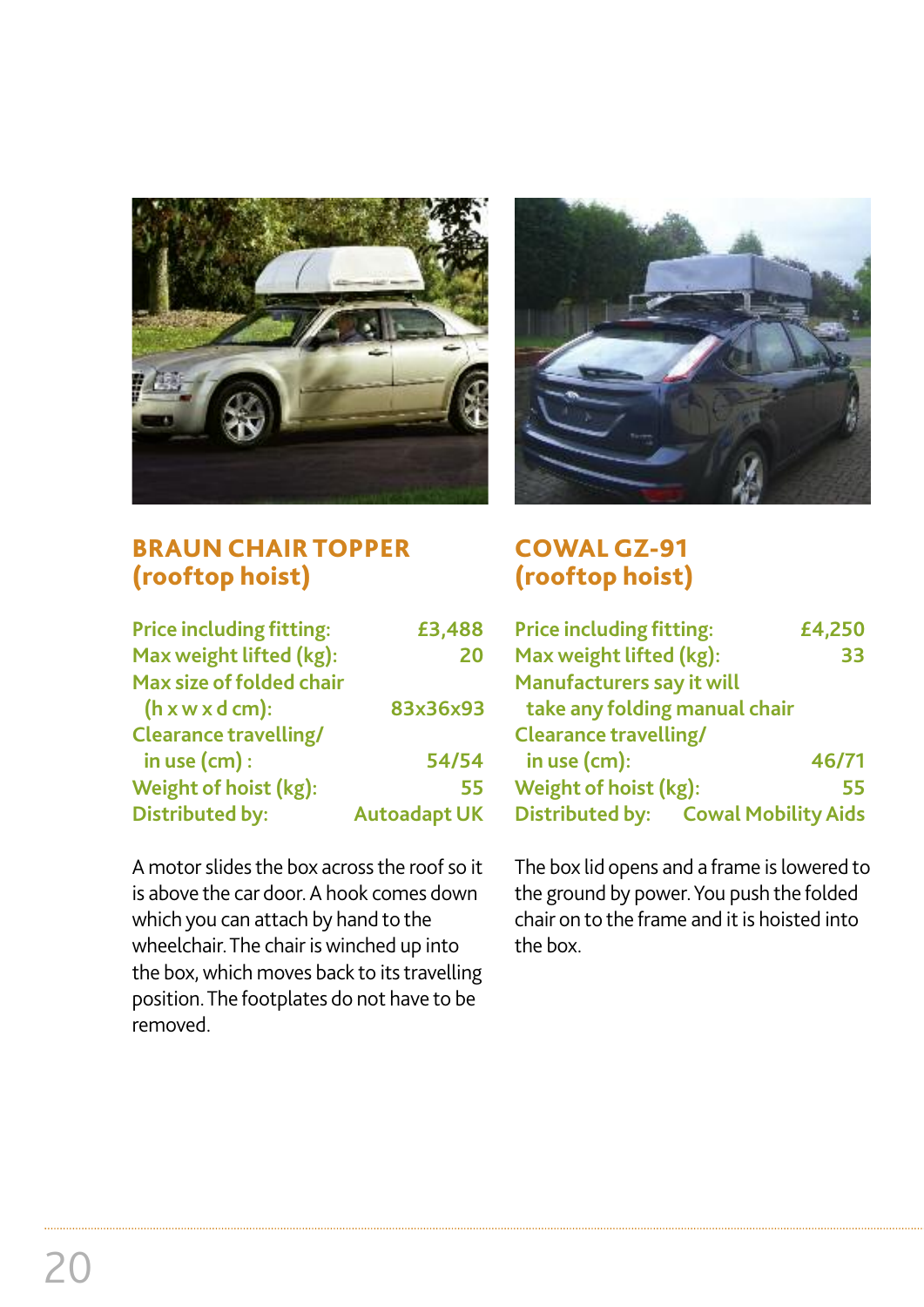



#### **EASYLOADER (rear seat loading hoist)**

**Price including fitting: £4,575/£4,875 Max** weight lifted (kg): 20/38 **Distributed by: Autochair**

This hoist lifts the folded chair into the rear seat space of the car. It's designed for vehicles with a rear sliding door, but some four-door cars can be converted – the rear door hasto be modified.

You place the chair on the mechanism and it pivots it into the car. The rear seats (or the larger section of a split seat) have to be removed.Operation is via a hand held control.

#### **AUTOCHAIR LIBERTY**

| <b>Price including fitting:</b>      | £3,525           |
|--------------------------------------|------------------|
| Max weight lifted (kg):              | 35               |
| Max size of folded chair             |                  |
| $(h \times w \times d \text{ cm})$ : | 115x38x115       |
| <b>Clearance travelling/</b>         |                  |
| in use $(cm)$ :                      | 50               |
| Weight of hoist (kg):                | 45               |
| <b>Distributed by:</b>               | <b>Autochair</b> |

Operation is via a hand held control.You position the wheelchair next to the driver door and attach it to a grip. The wheelchair is then lifted into the box by a motor.

The box opens from the side rather than the top, so it can be used in garages and multi-storey carparks.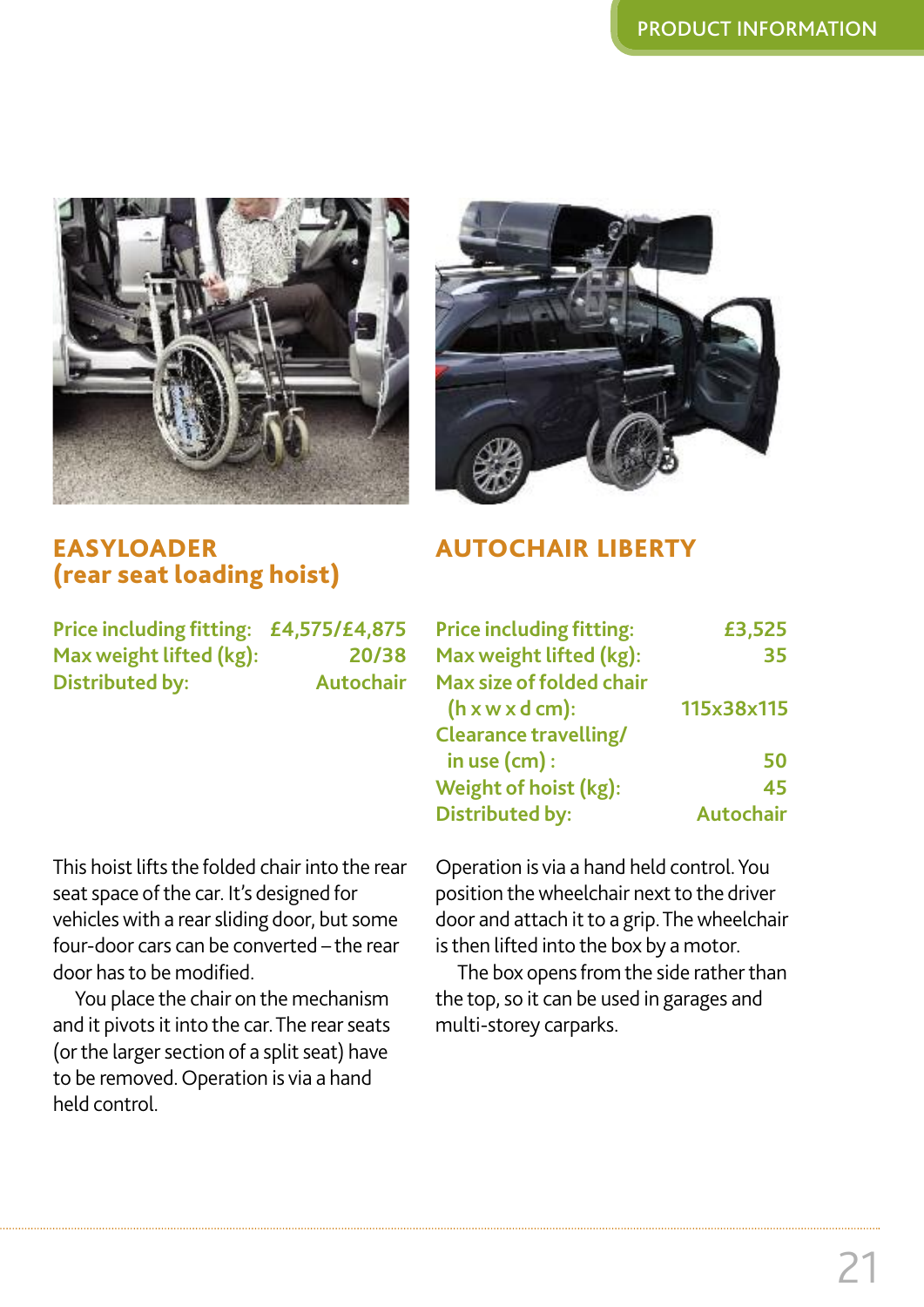



#### **ROOF SPIDER (rooftop hoist)**

| Price including fitting: about £3,400 |                     |
|---------------------------------------|---------------------|
| Maximum weight lifted (kg):           | 25                  |
| <b>Clearance travelling/</b>          |                     |
| in use $(cm)$ :                       | 42/112              |
| Weight of hoist (kg):                 | 54                  |
| <b>Distributed by:</b>                | <b>Autoadapt UK</b> |

**SLIDING DOOR AND ARM (rear seat loading hoist)**

**Price including fitting: about £5,800 Distributed by:** Autoadapt UK

You press a button on the wired hand control corresponding to the side of the car you want to load the wheelchair from. The box opens and the lifting device lowers. You fold the wheelchair around the device and press another button to load it into the roof box.

With this you can load awheelchair into the rear compartment of a 4-door car after transferring to the front seat.

The rear door hasto be modified. Autoadapt can fit a sliding door, with a power door opener. The rear seats (or the larger section of a split seat) will have to be removed.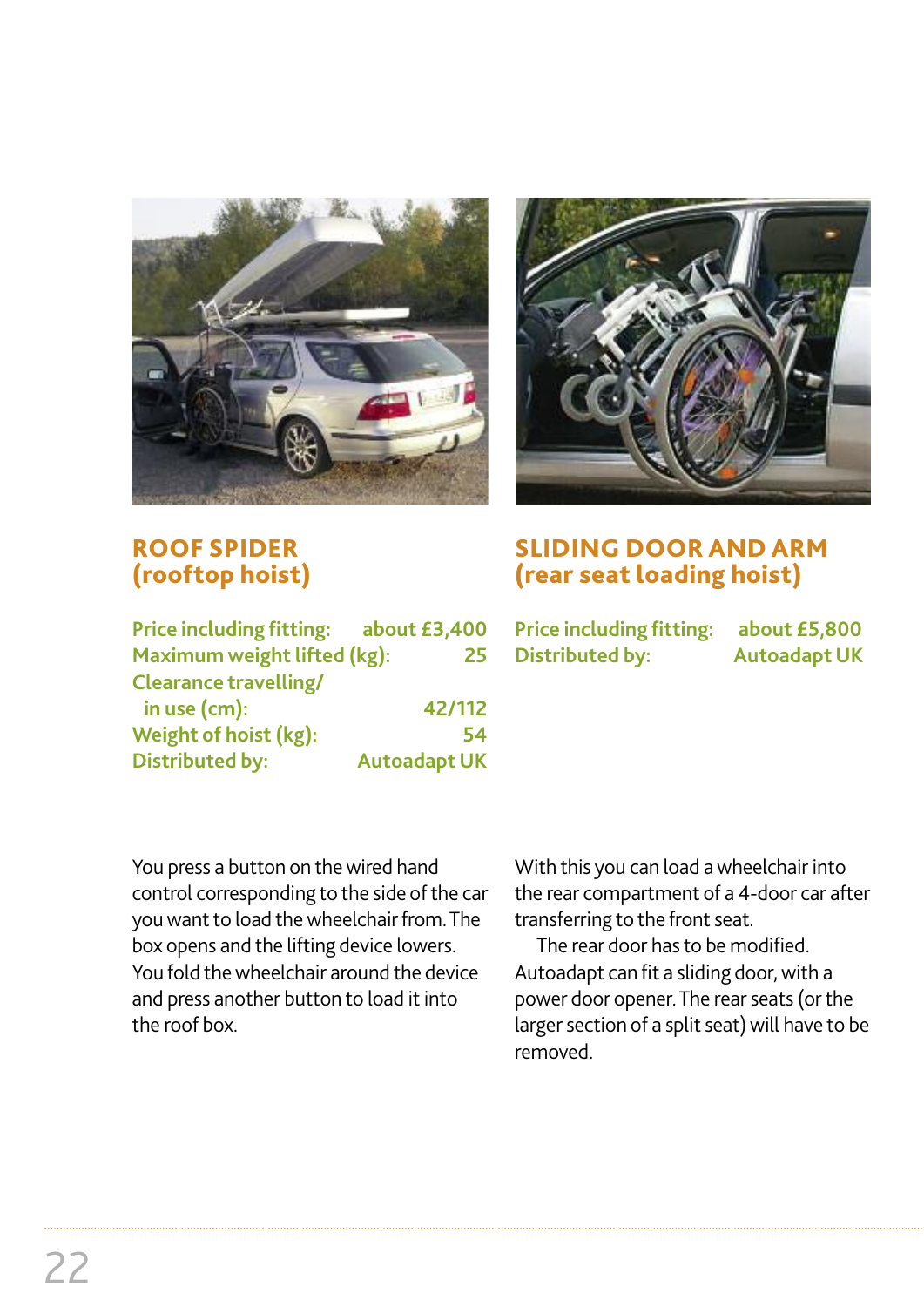

#### **WYMO ROOFTOP STOWAGE HOIST (rooftop hoist)**

| <b>Price including fitting:</b> |                            | £1,750 |
|---------------------------------|----------------------------|--------|
| Maximum weight lifted (kg):     |                            | 20     |
| <b>Clearance travelling/</b>    |                            |        |
| in use $(cm)$ :                 |                            | 32/84  |
| <b>Distributed by:</b>          | <b>Cowal Mobility Aids</b> |        |

You plug the cable into the hoist and into the cigarette lighter (a hard-wired version is available for an extra £75).

The hoist is lowered and you hook on the chair by hand.Youwinch the chair part way by power, lean out to attach a strap, raise the chair, fix the other end of the strap and hoist up.There is no box so the wheelchair is open to the elements.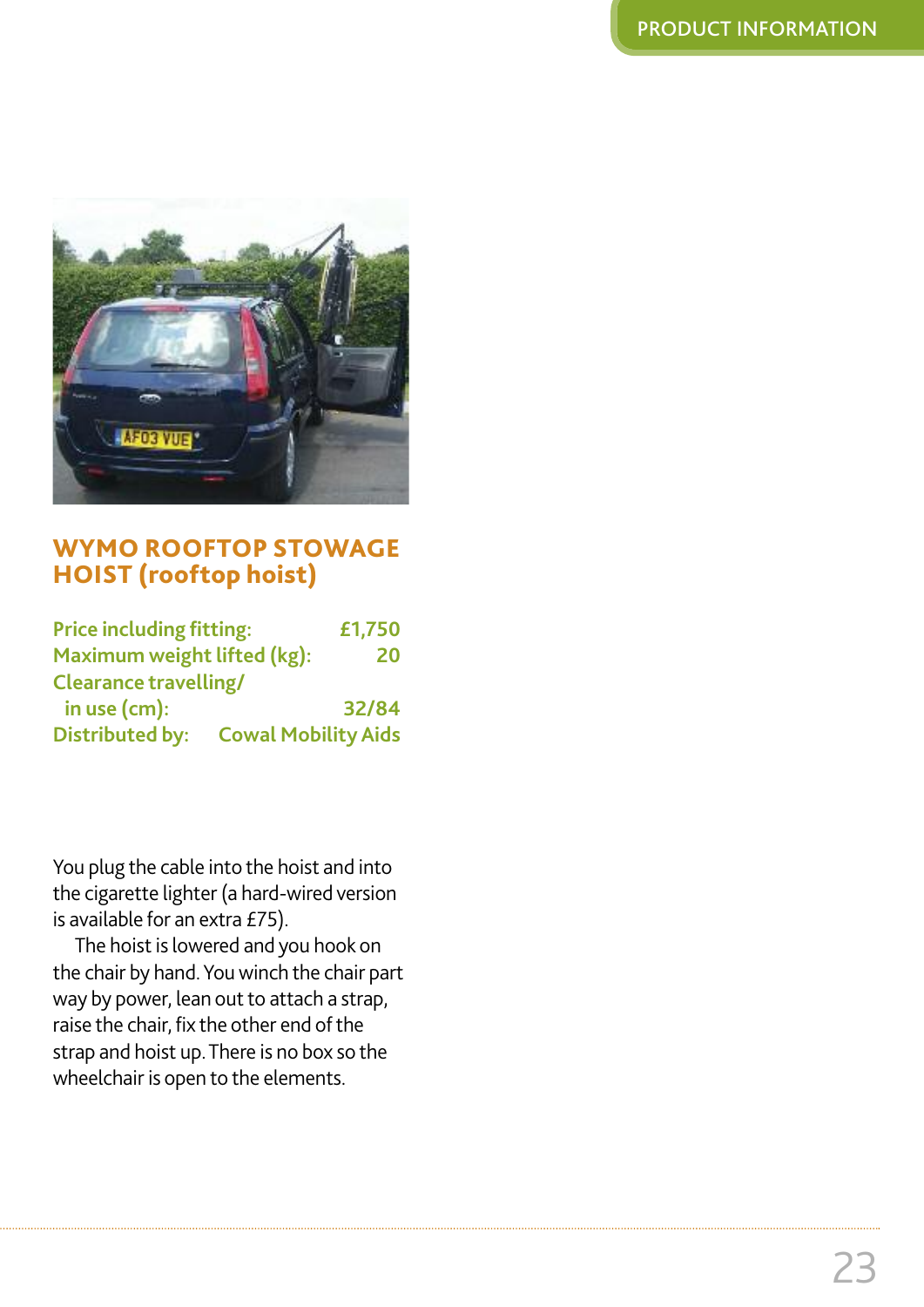# Finance

### **DISABILITY BENEFITS**

The Disability Living Allowance (DLA) is an allowance paid to all disabled people to help with extra costs. It is made up of a care component and a mobility component. A lower or higher rate of each is paid, depending on how much help you need. DLA also works as a gateway to other services (eg Blue Badges, the Motability scheme).

Since April 2013, DLA has been replaced by the Personal Independence Payment (PIP) for new claimants aged 16 or over. If you already get the DLA, you will be reassessed to determine the level of payment you will receive underthe PIP but this process will not start until October 2013.

There are currently no plans to change the DLA for people under 16. You will need to be assessed for PIP when you turn 16.



#### **Tel** 0845 456 4566

#### **Textphone** 0845 675 0009

If you receive the Higher Rate Mobility Component of the DLA or the Enhanced Rate Mobility Component of PIP you are eligible for the Motability scheme. Your allowance goes towards the cost of a car, powered wheelchair or scooter.

You can use the mobility allowance to lease a new car from Motability for three

years (five years for a wheelchair accessible vehicle). Maintenance and servicing costs, insurance for two drivers (up to two additional drivers can be added for a fee) and RAC breakdown assistance are included. There is a mileage allowance of 20,000 miles per year (additional miles are charged at 5p per mile).

You can choose a model from any of the main manufacturers. If you choose one that is more expensive than is covered by the mobility allowance, you make an advance payment with your own money (the amount varies, depending on the car). Motability offers over 450 cars which require no advance payment.

#### **Adaptations**

The Motability Scheme will also cover, or contribute to, the cost of adaptations (such as hoists or swivel seats). Motability has a list of available adaptations, with costs attached (many are free). They operate a Managed Adaptations Programme which can make the process both easier and cheaper. You can only make use of this programme when you are ordering your new car.

If you want to fit your own adaptations during your lease, or fit something not available through the programme, you will have to fund this yourself. Motability administer a number of funds (see Grants) which may be able to help. Any adaptations must be supplied and fitted by a Motability Adaptations Partner.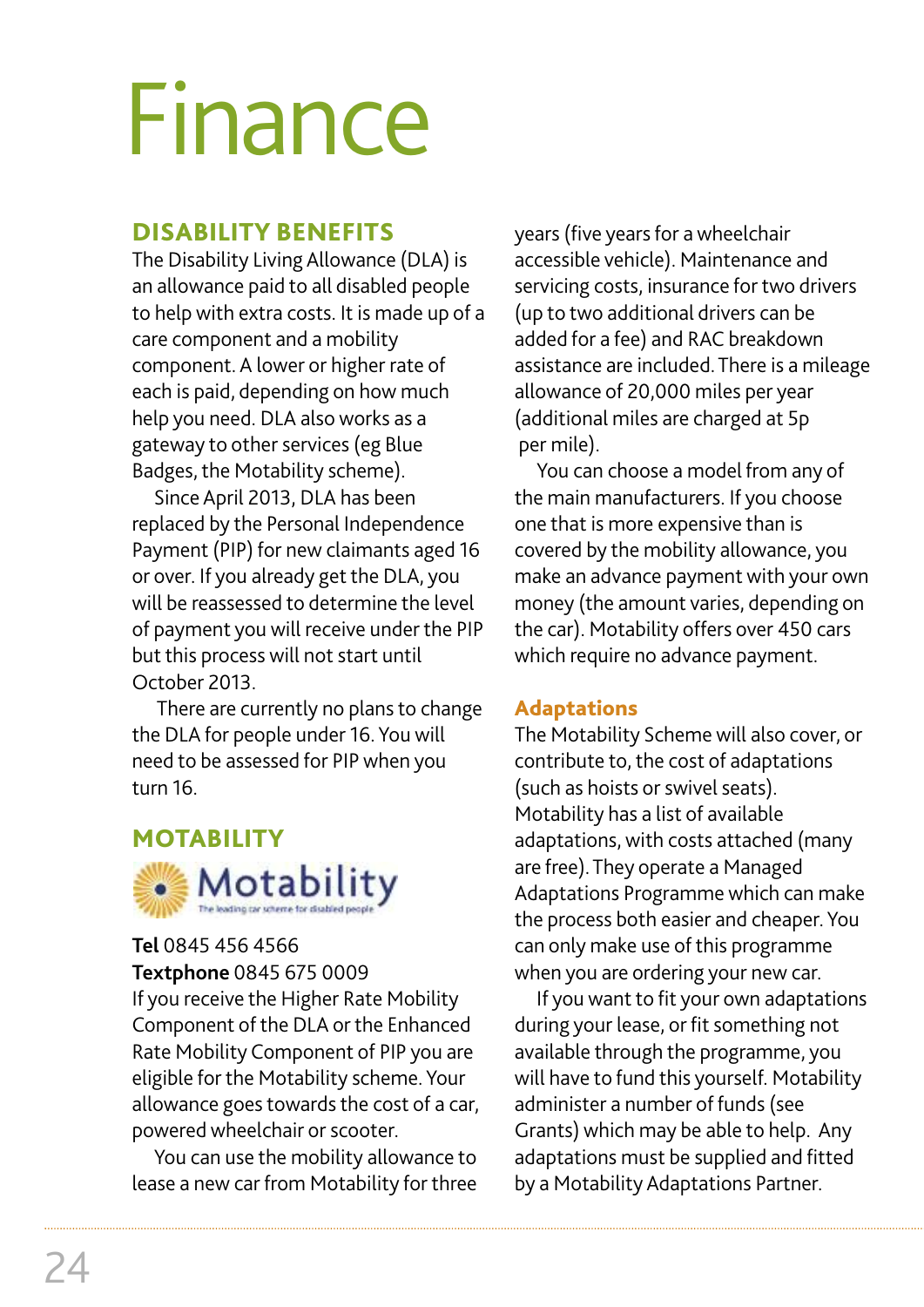#### **Grants**

Motability administer the government Specialised Vehicle Funds as well as having their own charitable fund.

If you are considering the Motability Scheme you can apply for a grant for things like adaptations, advance payments on more expensive vehicles and driving lessons (for people under 25). You have to provide details of your circumstances, which will be checked. Motability can only help towards the least expensive solution that meets your needs. They will assess your needs and make suitable recommendations.

# **OTHER SOURCES OF FINANCE**

#### **Charities**

Some charities give grants to individuals.

- $\blacksquare$  Your local library should be able to help you find sources, such as the Round Table, Rotary or Lions Club and other local charities.
- $\blacksquare$  Try your appropriate disability group such as Scope, the MS Society or the Muscular DystrophyCampaign,who may know of sources of help.
- **n** If you are aged 50 or over, Charity Search provide a free service to help you find a grant-giving charity: Freepost(BS 6610) Avonmouth Bristol BS11 9TW **Tel** 0117 982 4060 (9:30 to 2:30 Mon–Thurs) **Email** info@charitysearch.org.uk www.charitysearch.org.uk
- Turn2us provides a free service to help you find financial support in the form of welfare benefits, grants and other help tailored to your circumstances. **Tel** 0808 802 2000 (8–8 Mon–Fri) www.turn2us.org.uk
- $\blacksquare$  The Family Fund helps families who are raising a disabled or seriously ill child aged 17 and under. Families must have proof of entitlement to benefits or tax credit. They give grants for a range of essential items, and may be able to contribute to the cost of adapting a Motability car if Motability funding isn't available. 4AlphaCourt **Monks Cross Drive** Huntingdon YorkYO32 9WN **Tel** 08449 744 099 **Fax** 01904 652 625 **Textphone** 01904 658 085 **Email** info@familyfund.org.uk www.familyfund.org.uk

#### **Statutory sources**

- Social services may be worth trying, especially if you do not get DLA/PIP or if you have already used your mobility component to lease a vehicle.
- Access to Work if you are in work or are applying for a job you may be able to get help from the Access to Work scheme. They may cover the cost of adaptations to a vehicle if this is the only or most cost effective way for you to get to work. Cases are assessed on an individual basis. Contact your local Jobcentre Plus or visit www.gov.uk/access-to-work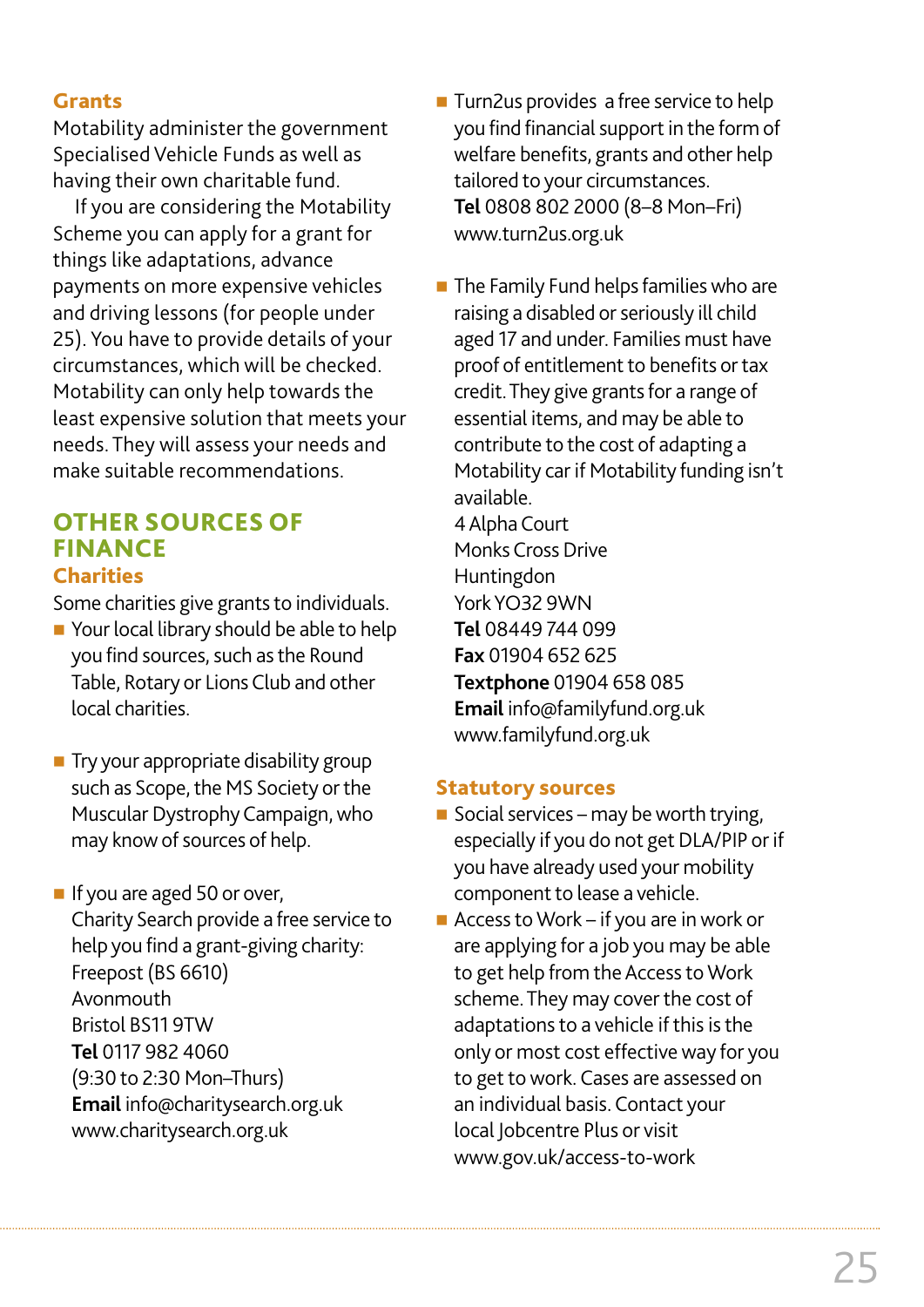### **BUYING SECONDHAND**

You can buy adapted vehicles and equipment secondhand. Anything you buy secondhand may be affected by safety and reliability issues. For secondhand vehicles, the seller may have had an inspection carried out and/or offer awarranty. If not, you may want to think about carrying out your own inspection.

Some suppliers will fit secondhand hoists for you. Remember to allow for any fitting costs.

#### **Classified advertisements**

The following websites carry listings for adapted vehicles and equipment.

The Disabled Living Foundation (see page 33) also has a list of sources of secondhand equipment.

#### **Disability Now**

www.disabilitynow.org.uk/listings/ classifieds

#### **Disability Equipment Register**

www.disabilityequipment.org.uk

#### **Disabled Gear**

www.disabledgear.com

#### **eBay**

www.ebay.co.uk

#### **MobilityChoice Motoring**

www.mobilitychoicemotoring.co.uk

#### **Preloved**

www.preloved.co.uk



#### Mobility Choice Motoring

| Despirations and                                                                                                                                                                                                                                                                                                                                                                                                                                                                                                                                                                                                 |                                                                           | disability equipment, for less!                                   | Person's Lissan & TUNE                                                                            |
|------------------------------------------------------------------------------------------------------------------------------------------------------------------------------------------------------------------------------------------------------------------------------------------------------------------------------------------------------------------------------------------------------------------------------------------------------------------------------------------------------------------------------------------------------------------------------------------------------------------|---------------------------------------------------------------------------|-------------------------------------------------------------------|---------------------------------------------------------------------------------------------------|
| 47.1.1<br>APR 1<br>120111111                                                                                                                                                                                                                                                                                                                                                                                                                                                                                                                                                                                     | <b>Mark Card Lives</b>                                                    | 100931-01                                                         | Pizmid.                                                                                           |
| And principles in a project of a particle in the contract of the set of the set of the contract of the project of the set of the set of the set of the set of the set of the set of the set of the set of the set of the set o<br>and the College Seal and and the country that the complete and there are also into the College<br>SAVE SEARCH HAVE BEEN FRANCES ASSISTANT<br>As a plant a Sharida. And a principle cars, and plant and different states that if there begin a support of the<br>this are painted on the total to get that the activitations with the the probabilities that been the protected |                                                                           |                                                                   | <b>Brundels</b><br><b>Eater &amp; Revolution &amp;</b><br>a Cheese                                |
| continuation discords wands to be more alternated basic advancement to<br>Competitives in the large in a substance of a state in the angle of the same company<br>Hillis Housk, Mishlish, Townson Power, Tenny Jeans, Alli-<br>Mitcheller Chry<br>Service, Charleston-Wood, 4 Notes and<br>43 Forest A.<br><b>Salaragio</b>                                                                                                                                                                                                                                                                                      | <b>NEW Media Associate Mondatories</b><br><b>Branch</b><br>the post forms | Owned Bull.<br>Timbi (1)                                          | Valdeball<br><b>Stanley</b><br>or ment-<br>ALC: YES<br><b>WEEPTING</b><br><b>Luizi</b><br>看すい目像して |
| Could be have it.<br><b>BASIC BALLARY IS WAY</b>                                                                                                                                                                                                                                                                                                                                                                                                                                                                                                                                                                 | $+$<br>Gaussia Lick                                                       | - More I London<br>fords as see [ 4 3] Leg.                       | Tay Lives<br><b>Barton</b><br>光光线区                                                                |
| <b>Date: The case They fire fixed</b><br>What Handid Process that "Find Process in Authors' Method MC was mindered as the U. Brack-<br>Secondary Collect Mr. St. Second and Mr. S. A. Carry S. Called Link of The Uni-<br>THE PARTY CORNER WAS CONTRACTED FOR ALL ASSESSED.<br>mass Brian                                                                                                                                                                                                                                                                                                                        |                                                                           | <b>A-A-1 419-8-402</b><br><b>Constitution of the Constitution</b> |                                                                                                   |
| Arbin Kayolar Her, Latinus 111<br>bas. Tamilar banda dan Burkday 41 ji Arawa 14 Mei 242 Pera Guntian Maria Bakat                                                                                                                                                                                                                                                                                                                                                                                                                                                                                                 |                                                                           | Tide, Claimlin                                                    |                                                                                                   |

DisabledGear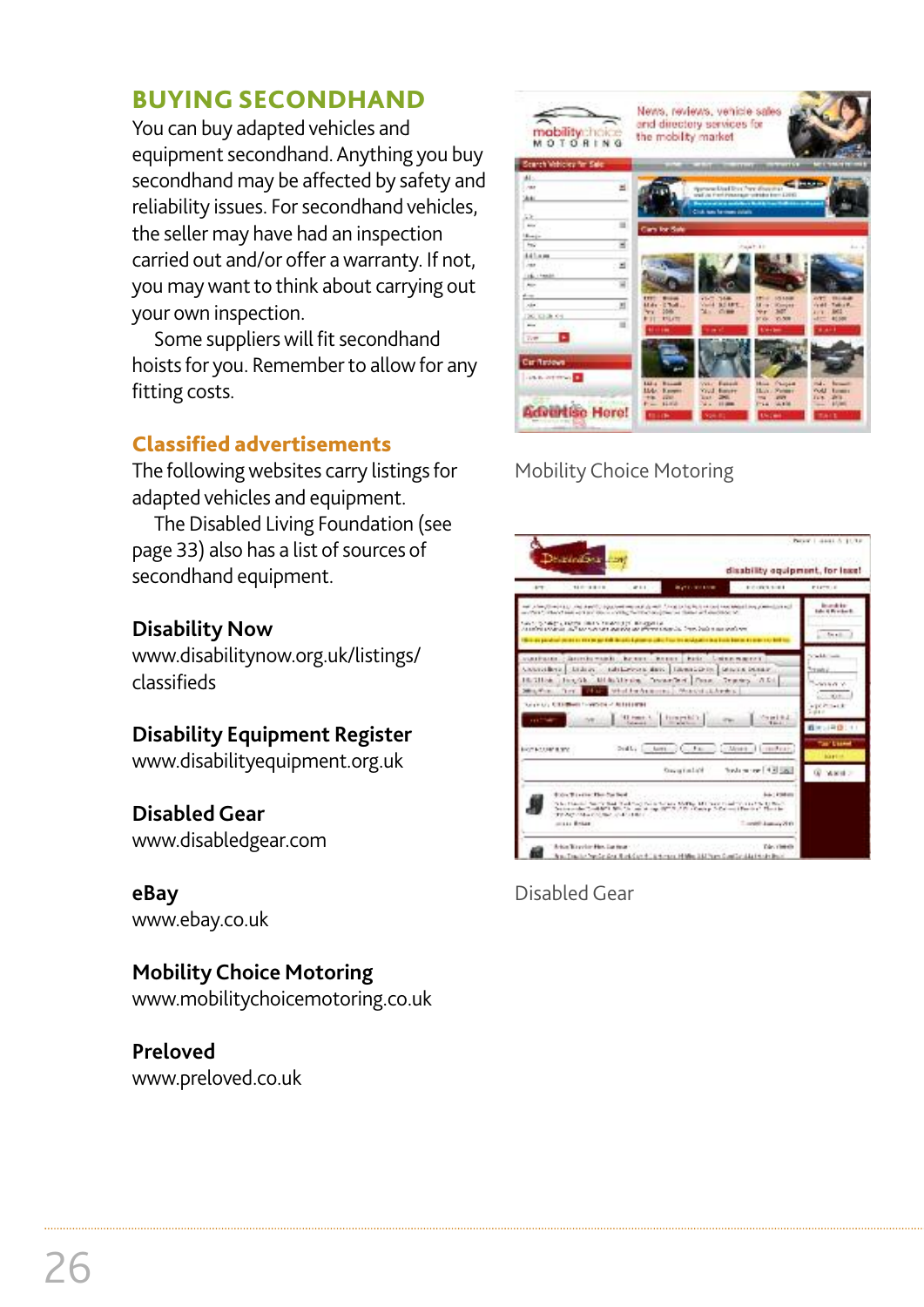# **VAT**

You do not payVAT on products designed and sold specifically for disabled people. This means all adaptations, installation, repair and maintenance are zero-rated.

#### **What kind of adaptations count?**

- $\blacksquare$  Those which make it possible for you to get in and out of the vehicle, such as a swivel seat.
- $\blacksquare$  Those which make it possible for you to drive, such as hand controls for primary driving controls and infra red systems for secondary controls. Note that standard extras such as automatic transmission would not be enough to qualify.
- $\blacksquare$  Those which enable a wheelchair to be carried in the vehicle, such as a hoist. Trailers, roof or rear racks would not count as they are not vehicle adaptations.

Adaptations have to be permanent – which means in practice that they have to bewelded or bolted on. Repair and maintenance to the vehicle is also zero rated. The supplier of the vehicle has to be satisfied that you qualify, and you will have to sign a form declaring your disability.

#### **Wheelchair and stretcher users**

Additionally, if you use awheelchair or stretcher you may not have to payVAT on the price of the car or for its repair or maintenance.

To qualify you must:

- $\blacksquare$  be a wheelchair user temporary users do not count and nor do scooter users **or**
- $\blacksquare$  need to be carried in a stretcher.

The car must:

- $\blacksquare$  have been designed or substantially and permanently adapted for the personwho normally uses awheelchair orstretcher
- $\blacksquare$  have a carrying capacity of no more than 12 people
- $\blacksquare$  be for domestic or personal use.

Vehicles owned and run by businesses do not qualify.However you can use a qualifying adapted vehicle for work if this is incidental to its main private use.

VAT relief applies only to new cars, so if you are buying a carwith the intention of having controls fitted, it may be worth your while to consider buying a new car rather than a secondhand one as you will not have to payVAT on the car.

**More information:**seeVAT notices 701/7 (adaptations) and 1615 (motor vehicles) from the HM Revenue and Customs national advice service: **Tel** 0845 010 9000 www.hmrc.gov.uk.

#### **Important**

■ You must buy and adapt the vehicle **atthe same time – you cannot get aVAT refund for adaptations made later.**

n **Alterations made to a car before it is registered in your name have to have** *type approval***. In practice this means** that it is only legal to fit these **adaptations after registration. You have to registerthe car, have it adapted and then pay for it.** ■ Talk to the firm who is adapting **your car – they will be able to make appropriate arrangements.**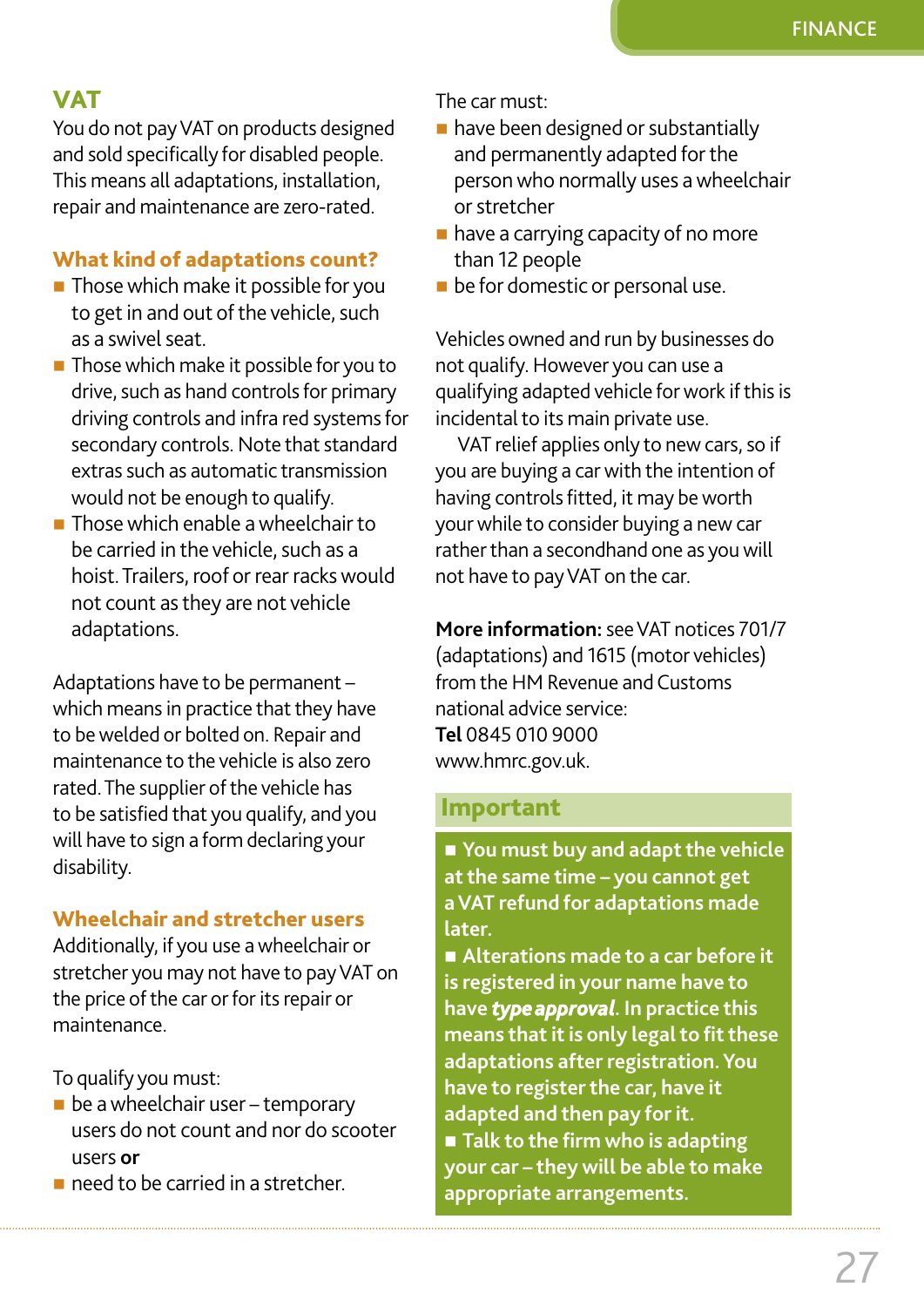# The law

### **DRIVING LICENCE**

Mobility Centres or disabled drivers' organisations (see page 30) will be able to help you find a driving instructor who specialises in teaching disabled drivers. They use cars with adapted controls or will teach you in your own car.

Drivers of adapted cars take the same test as everyone else. If you drive an adapted car and you have advised the Driving and Vehicle Licensing Agency, details will appear in code form on your licence. The adaptations recorded are: modified transmission, modified clutch, modified braking and acceleration systems, modified control layouts, modified steering, modified rear view mirrors and modified driving seats. You can only drive cars with similar equipment.

There's no top age limit to driving. You have to renewyour licence at 70 and every three years after that. A form will be sent to you by the DVLA.

You must tell them of any disability when applying for a licence for the first time. You must also tell them if you have a new medical condition or one which has got worse since passing your driving test or since your last licence was issued. Conditions you have to tell them about include fits or blackouts, seizures, diabetes, angina attacks which are provoked by driving, memory problems, stroke, brain injury, brain surgery, pacemaker, difficulty in using your arms or legs and any visual condition which affects both eyes.

You may be sent a questionnaire and will be asked to give permission for the Medical Advisor to contact your doctor or specialist. If your driving licence is for automatic cars only, you must make sure the clutch pedal is removed if you have adapted a manual gearbox. Read more at www.direct.gov.uk/driverhealth or in *What you need to knowabout driving licences* from a post office.

### **VEHICLE EXCISE DUTY (ROAD TAX)**

You don't have to pay RoadTax if you get the Higher Rate Mobility Component of the DLA, the Enhanced Rate Mobility Component of PIP or the War Pensioner's Mobility Supplement.

If you are not the driver you have to provide the name of whoever will drive for you.The vehicle must be registered in your or your nominee's name. It must be used only by you orfor your benefit – such asto do your shopping. Anyone can drive it as long as they are insured.

To claim, get an exemption certificate from the Disability Benefits Helpline (08457 123 456) or the Service Personnel and Veterans Agency (0800 169 2277). You can then get your free tax disc at post offices which issue road tax, or by post. If the dealer is registering your new vehicle for you, you will need to let them have your certificate. Renewals can be made online.

Motability vehicles(see page 24) don't need a certificate – the tax disc is arranged by Motability.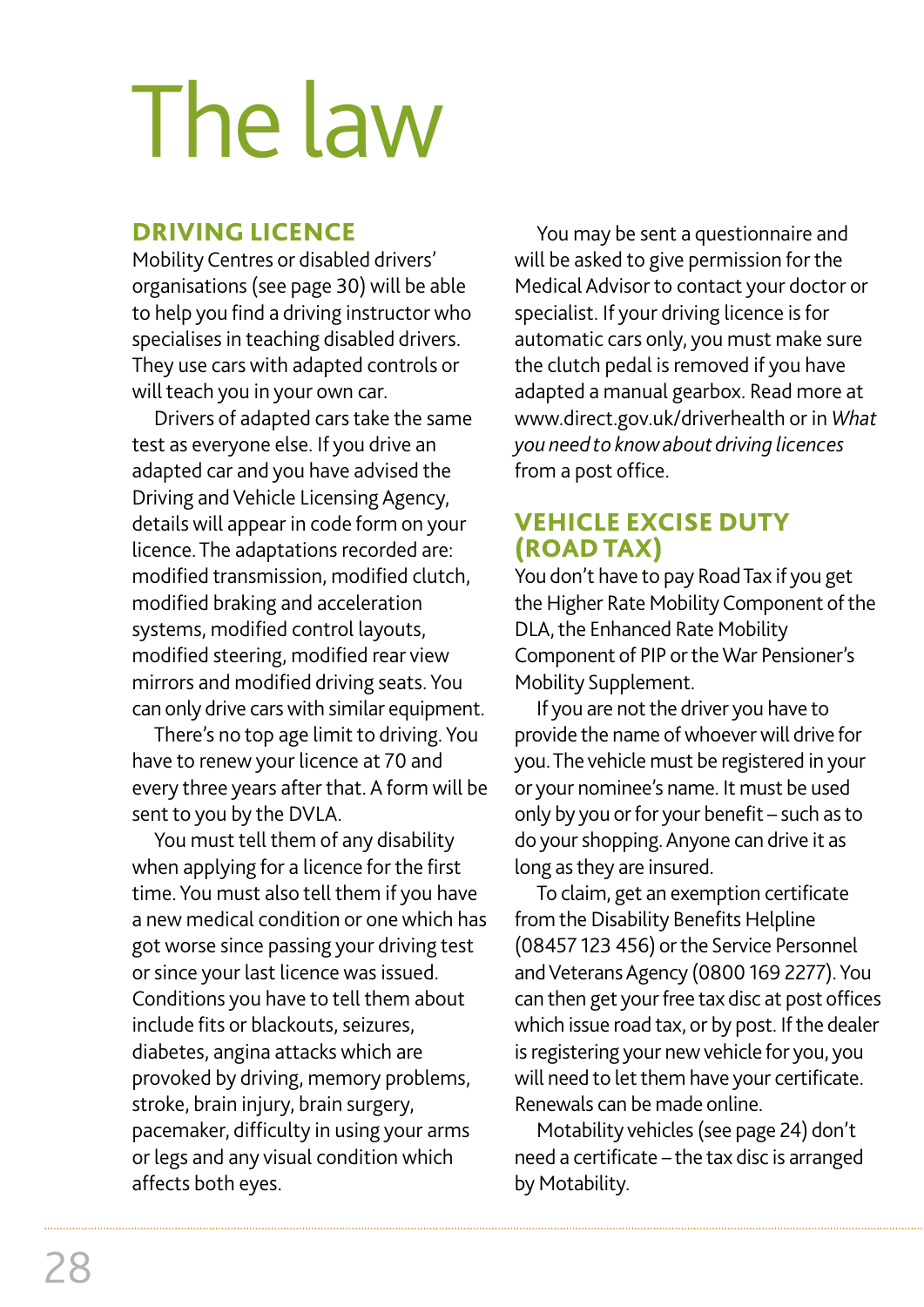### **INSURANCE**

Under the Equality Act, insurers are not allowed to refuse disabled drivers insurance or charge extra without justifying evidence. Premiums must be based on a reasonable assessment of risk. Insurers will take account of any DVLA restrictions on your licence, but this is not in itself justification for a higher premium. However, you may have to pay more:

- $\blacksquare$  while you are adjusting to a new disability if there is evidence that this will increase the risk
- $\blacksquare$  to cover any extra cost of repairing an adapted vehicle.

As with all insurance, shop around to get the best deal. If you feel you are being charged more for your policy than other drivers in similar circumstances, ask the insurance company for details of why they consider you to be a greater risk. Mobility Centres and organisations of disabled drivers have lists of specialist insurance companies.

We know of the following companies which specialise in insurance services for disabled people:

| $\blacksquare$ Chartwell | 0800 0890146 |
|--------------------------|--------------|
| $\blacksquare$ En-route  | 0800 7837245 |
| ■ First Senior           | 01582 840067 |
| ■ Fish                   | 0800 0883050 |
| <b>Lockton</b>           | 0845 6028000 |
| <b>Premier Care</b>      | 01476 591104 |

# **BLUE BADGE SCHEME**



The Blue Badge Scheme offers parking concessions for disabled people with severe walking difficulties who need to park close to their destinations.The scheme also applies to registered blind people, peoplewith severe upper limb disabilities in both arms who regularly drive a car and children under three with specific medical conditions.

You can use designated disabled parking baysin car parks and on the street, park for up to three hours on single and double yellow lines and often park for free in local authority car parks and bays(check first, as some local authorities still charge). In Central London boroughs, parking is only in designated bays.

The scheme is administered by local authorities which deal with applications and issue badges.

For more information contact your local authority or go to www.gov.uk/apply-blue-badge or www.dft.gov.uk (followthe link forthe blue badge scheme).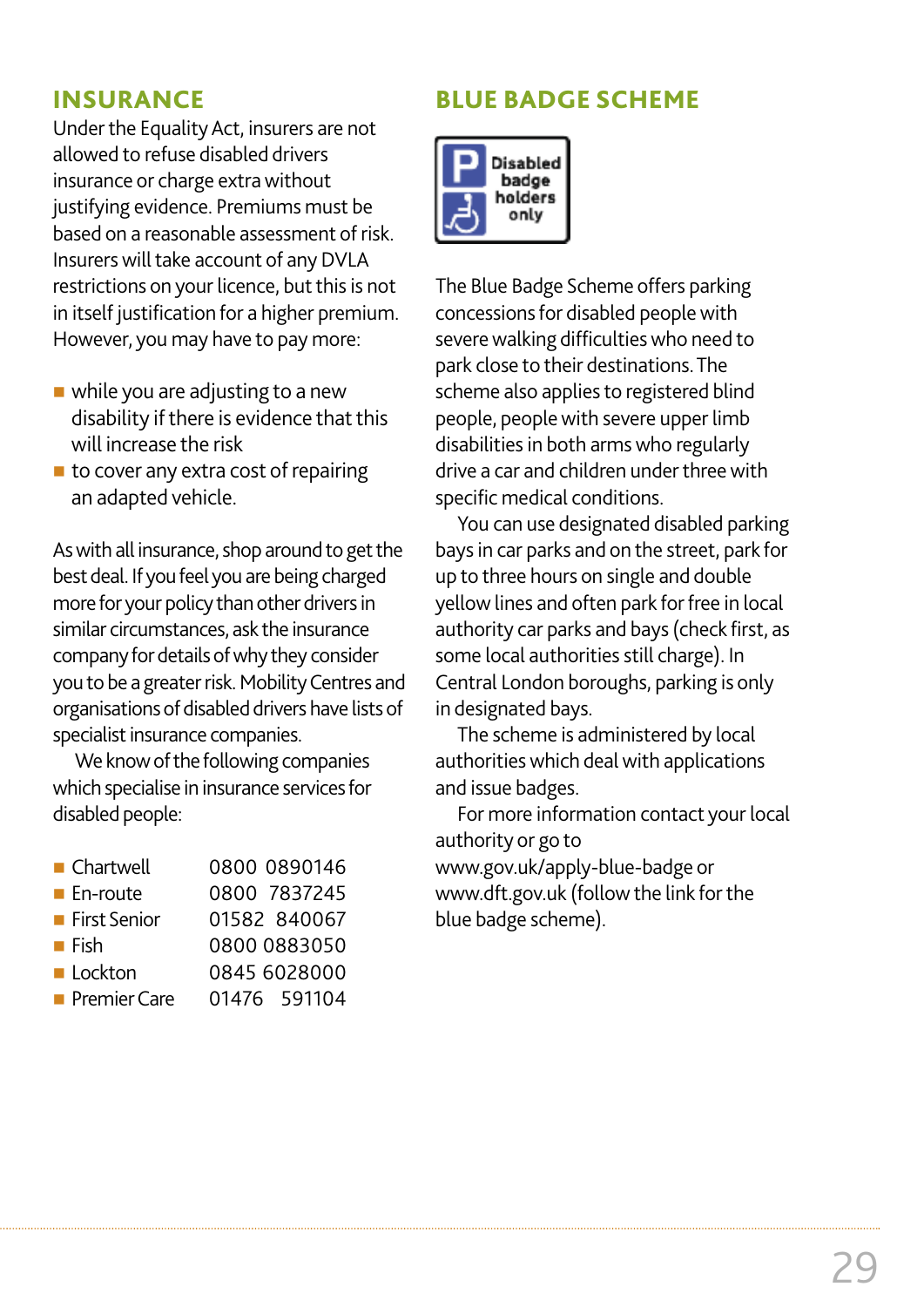# Usefulorganisations

#### **MOBILITY CENTRES**



There are 16 Mobility Centres in the UK. They give practical and independent advice and assessment to disabled drivers and passengers.Theywill assess your ability to drive, advise you about cars that might suit you and about any adaptations you may need.They arewell informed on motoring and disability issues generally. Each centre has expert and friendly staff who are likely to have met and solved similar problems before.They are non commercial and impartial.

An assessment for a driver referring him or herself will cost from £50 to £130 (depending on the centre). In Scotland assessment is free if referred by a GP. Costs for assessment as a passenger are lower – generally around £20–£50. Motability customers may qualify for a free assessment under the Managed Adaptation Programme.

Mobility Centres are accredited by the Forum of Mobility Centres and have certain minimum standards. For more information on the centres contact:

The Forum of Mobility Centres c/o Providence Chapel, Warehorne Ashford, KentTN26 2JX **Tel** 0800 559 3636 **Email** enquiries@mobility-centres.org.uk www.mobility-centres.org.uk

#### **Key to services**

The centres vary in the services they offer.This key showswhat's available:

- **I** free information service
- **D** advice on choosing a vehicle, driving it, driving controls and learning to drive
- **P** assessment and advice about getting in and out of vehicles, loading of wheelchairs and other equipment
- **W** advice on selecting and using awheelchair or scooter
- **T** driving tuition for new drivers, people returning to driving and thosewhowill be using different controls
- A fitting adaptations for drivers or passengers

#### **Bristol**

Living Mobility & Driving Centre The Vassall Centre, Gill Avenue, Fishponds Bristol BS16 2QQ **Tel** 0117 965 9353 **Fax** 0117 965 3652 **Email** mobserv@thisisliving.org.uk www.thisisliving.org.uk Services: **I D PWT**

#### **Cornwall**

Cornwall Mobility Centre, Tehidy House Royal Cornwall Hospital, Truro TR1 3LJ **Satellite centres** Exeter, Holsworthy, Liskeard, Plymouth **Tel** 01872 254920 **Fax** 01872 254921

**Email** enquiries@cornwallmobilitycentre.co.uk www.cornwallmobilitycentre.co.uk Services: **I D PWTA**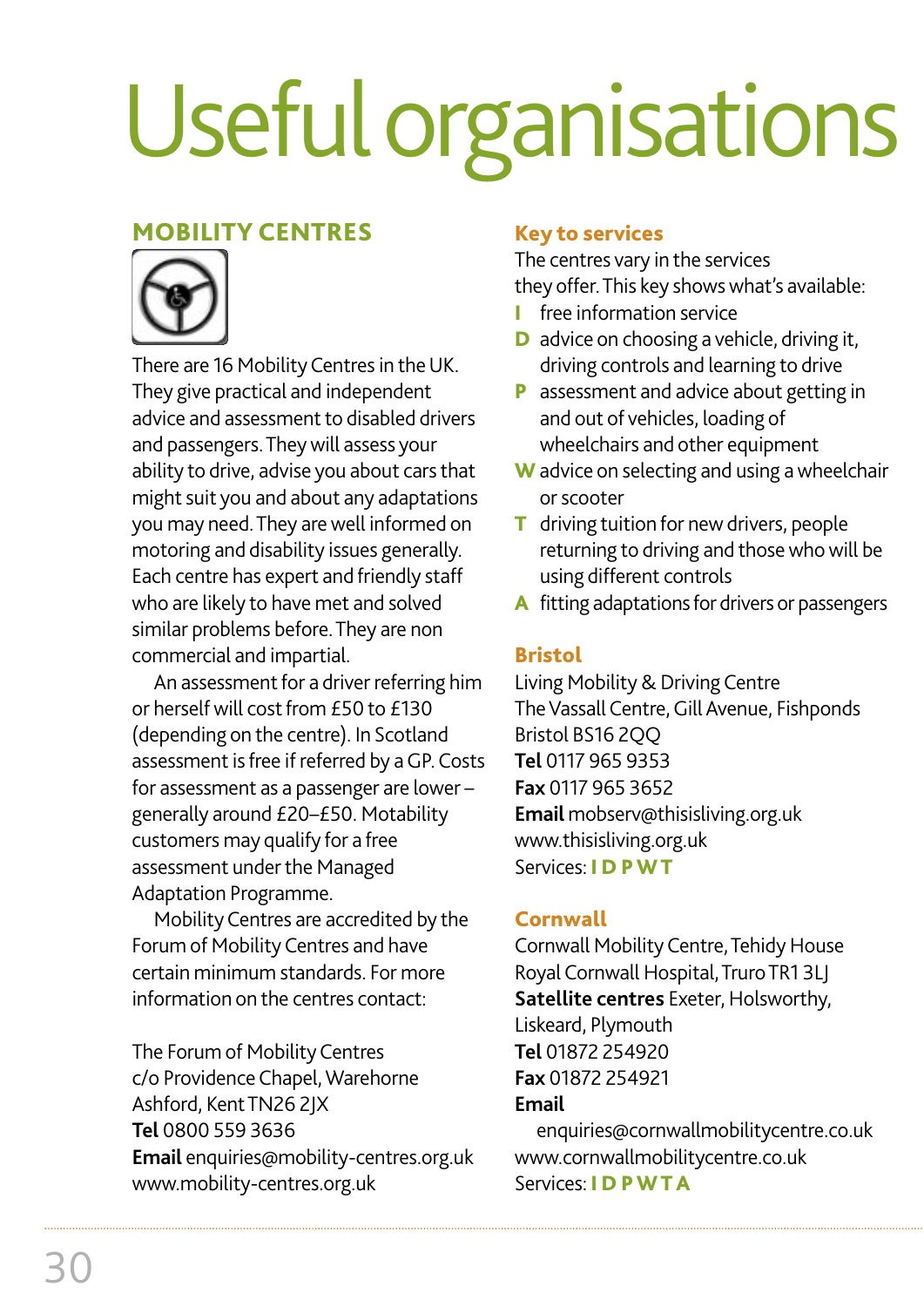#### **Derbyshire**

Derby DrivAbility Kingsway Hospital, Kingsway Derby DE22 3LZ **Tel** 01332 371929 **Email** dhft.driving@net www.derbydrivability.com Services: **I D PT**

#### **Hampshire**

Wessex DriveAbility Leornain House, Kent Road, Portswood Southampton SO17 2LJ **Tel** 023 8051 2222 **Email** enquiries@wessexdriveability.org.uk www.wessexdriveability.org.uk Services: **I D P**

#### **Hertfordshire**

Hertfordshire Action on Disability (HAD) The Woodside Centre, The Commons Welwyn Garden City AL7 4DD **Satellite centre** Dunstable **Tel** 01707 324581 **Fax**01707 371297 **Email** driving@hadnet.org.uk www.hadnet.org.uk Services: **I D PWT**

#### **Kent**

South East DriveAbility Kent Community Health NHS Trust St Lawrence Avenue, Allington Kent ME16 0LL **Satellite centres** Hailsham, Herne Bay, Canterbury,Uckfield **Tel** 01622 606900 **Fax** 01622 606901 **Email** kcht.sedriveability@nhs.net www.kentcht.nhs.uk/home/ourservices/south-east-driveability Services: **I D PWT**

#### **Lancashire**

Wrightington Mobility Centre Wrightington Hospital, Hall Lane Appley Bridge, LancsWN6 9EP **Satellite centre** Tyldsley (Manchester) **Tel** 01257 256409 **Fax** 01257 256538 **Email** mobility.centre@bridgewater.nhs.uk Services: **I D PT**

#### **Norfolk**

EastAnglian DriveAbility 2 Napier Place,Thetford IP24 3RL **Satellite centres** Coggeshall, Spalding, Wakes Colne **Tel** 01842 753029 **Fax** 01842 755950 **Email** mail@eastangliandriveability.org.uk www.eastangliandriveablity.org.uk Services: **I D PWT**

#### **North East**

North East Drive Mobility, Walkergate Park Centre for Neurorehabilitation and Neuro-psychiatry Benfield Road Newcastle uponTyne NE6 4QD **Satellite centre** Penrith **Tel** 0191 287 5090 **Email** northeast.drivemobility@ntw.nhs.uk www.ntw.nhs.uk Sercieces: **I D PT**

#### **Surrey**

QEF Mobility Services 1 Metcalf Avenue Carshalton, Surrey SM5 4AW **Tel** 020 8770 1151 **Fax** 020 8770 1211 **Email** mobility@qef.org.uk www.qefd.org Services: **I D PWT**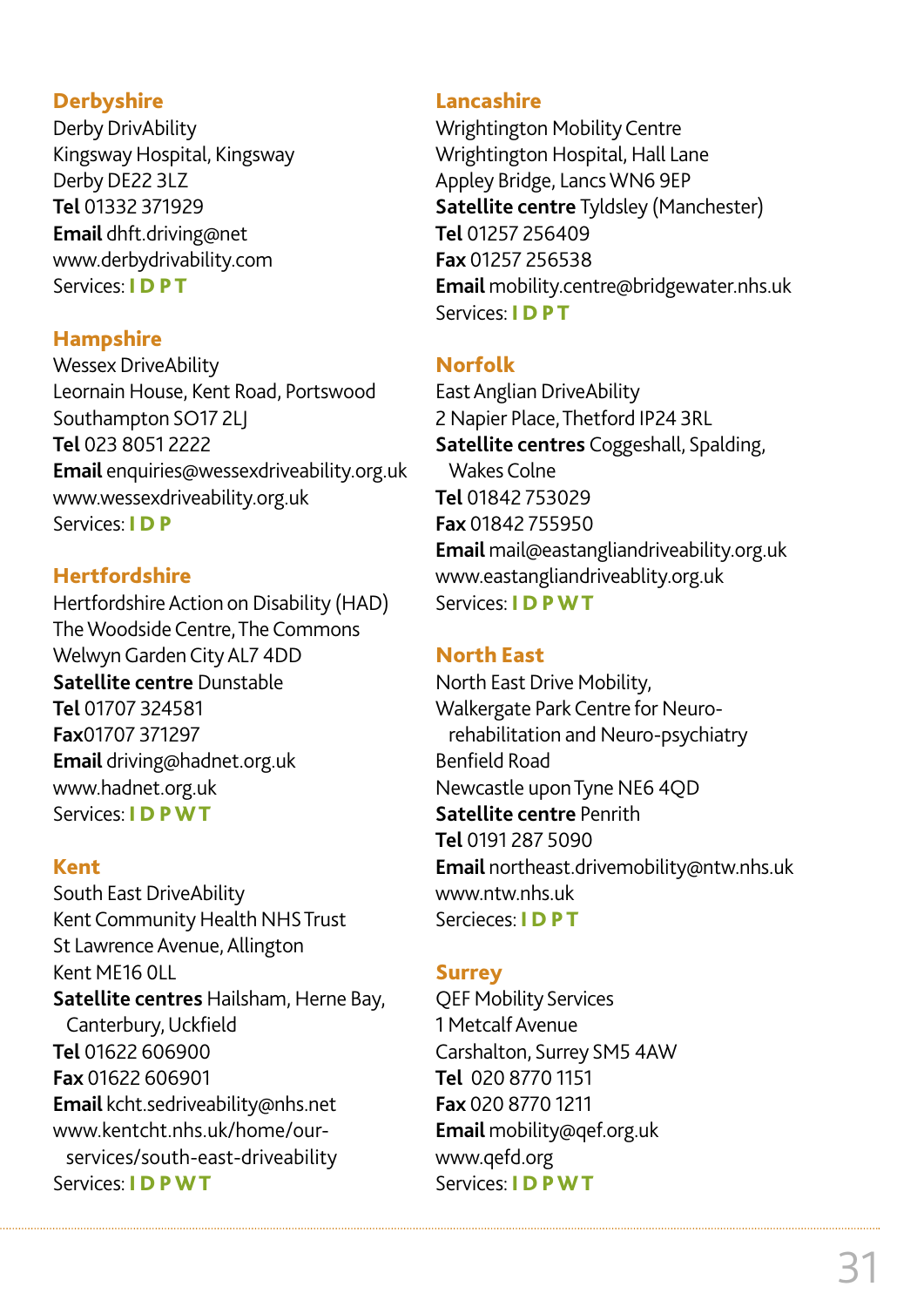#### **West Midlands**

Regional Driving Assessment Centre Unit 11, Network Park Duddeston Mill Road, Birmingham B8 1AU **Satellite centres** Cannock, Hull, Northampton,Oxford,Worcester **Tel** 0845 337 1540 **Fax** 0121 333 4568 **Email** info@rdac.co.uk www.rdac.co.uk Services: **I D PT**

#### **West Yorkshire**

The William Merritt Centre Disabled Living Centre and Mobility Service St Mary's Hospital, Green Hill Road Armley, Leeds LS12 3QE **Satellite centres** Sheffield,York **Tel** 0113 305 5288 **Email** mobility.service@nhs.net or andrew.dalton2@nhs.net www.williammerrittleeds.org Services: **I D PW**

#### **NORTHERN IRELAND**

DisabilityAction, Portside Business Park 189Airport RoadWest, Belfast BT3 9ED **Satellite centres** Ballymena, Newry, Carrickfergus,Omagh, Fermanagh **Tel** 028 9029 7880 **Fax** 028 9029 7881 **Email** mobilitycentre@disabilityaction.org www.disabilityaction.org Services: **I D P T**

#### **SCOTLAND**

Scottish Driving Assessment Service Astley Ainslie Hospital 133Grange Loan Edinburgh EH9 2HL **Satellite centre** Mobile Driving Assessment Service **Tel** 0131 537 9192 **Fax** 0131 537 9193 **Email** marlene.mackenzie@nhslothian.scot.nhs.uk Services: **I D P**

#### **WALES**

NorthWales Mobility and Driving Assessment Service Disability Resources Centre GlanClwydHospital Bodelwyddan Denbighshire LL18 5UJ **Satellite centre** Newtown **Tel** 01745 584 858 **Fax** 01745 535 042 **Email** mobilityinfo@btconnect.com www.wmdas.co.uk Services: **I D PWTA**

SouthWales Mobility and Driving Assessment Service Rookwood Hospital Fairwater Road Llandaff Cardiff CF5 2YN **Satellite centre** Pembroke **Tel** 029 2055 5130 **Fax** 029 2055 5130 **Email**sandra@wddac.co.uk www.wmdas.co.uk Services: **I D PT**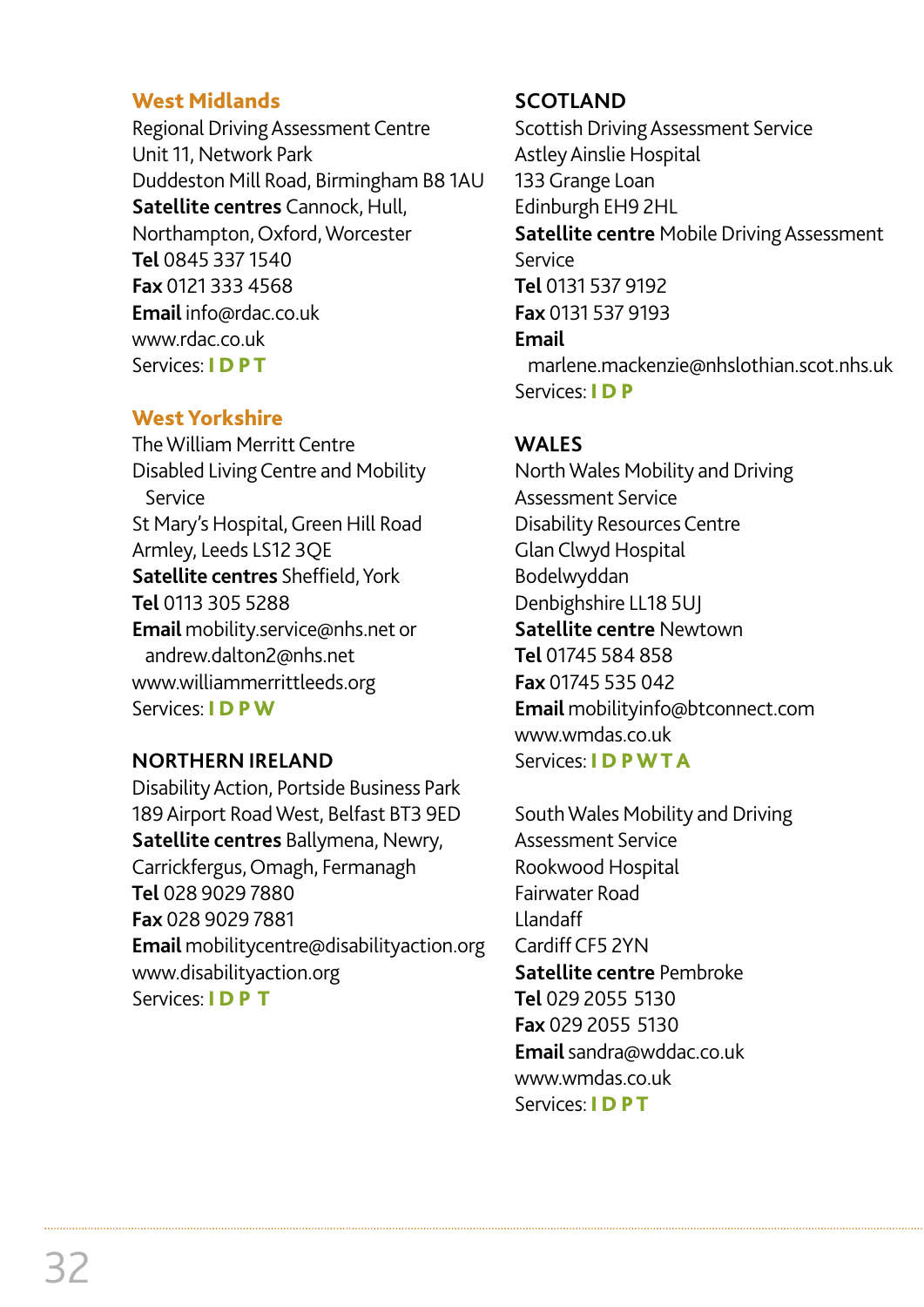### **OTHERORGANISATIONS**

#### **Assist UK**

National network of centres offering advice on independent living equipment. Your local centre can advise

aboutwheelchairs and accessories. **Tel** 0161 238 8776 **Email** general.info@assist-uk.org www.assist-uk.org

#### **Disability Now**

A monthly online newspaper published by Scope with reviews by disabled people and classified advertisements. www.disabilitynow.org.uk

#### **Disabled Living Foundation**



Advice and information on disability equipment. They have a database of products and suppliers. Ground Floor, Landmark House Hammersmith Bridge Road London W6 9EJ **Tel** 0845 130 9177 (weekdays 10am to 4pm) www.dlf.org.uk www.livingmadeeasy.org.uk

#### **Disabled Motoring UK**

The campaigning charity for disabled motorists. They run the Baywatch campaign against parking abuse and represent disabled people's needs at a national level. Membership, £20 per year (£30 for joint members), includes a monthly magazine, advice service and member benefits. Ashwellthorpe, Norwich NR16 1EX **Tel** 01508 489449 **Email** info@disabledmotoring.org www.disabledmotoring.org

#### **Driver andVehicle LicensingAgency**

Drivers Medical Group DVLA Swansea SA99 1TU **Tel** 0300 790 6806 **Fax** 0845 850 0095 **Email** eftd@dvla.gsi.gov.uk www.dft.gov.uk/dvla/medical.aspx www.gov.uk/driving-if-disabled

#### Northern Ireland

Driver and Vehicle Agency Drivers Medical Section County Hall, Castlerock Road Coleraine BT51 3TB **Tel** 0845 402 4000 **Email** dvlni@doeni.gov.uk www.dvani.gov.uk

#### **GOV.UK**

Awebsite providing information about public services. They have useful sections on motoring and on disability. www.gov.uk/browse/disabilities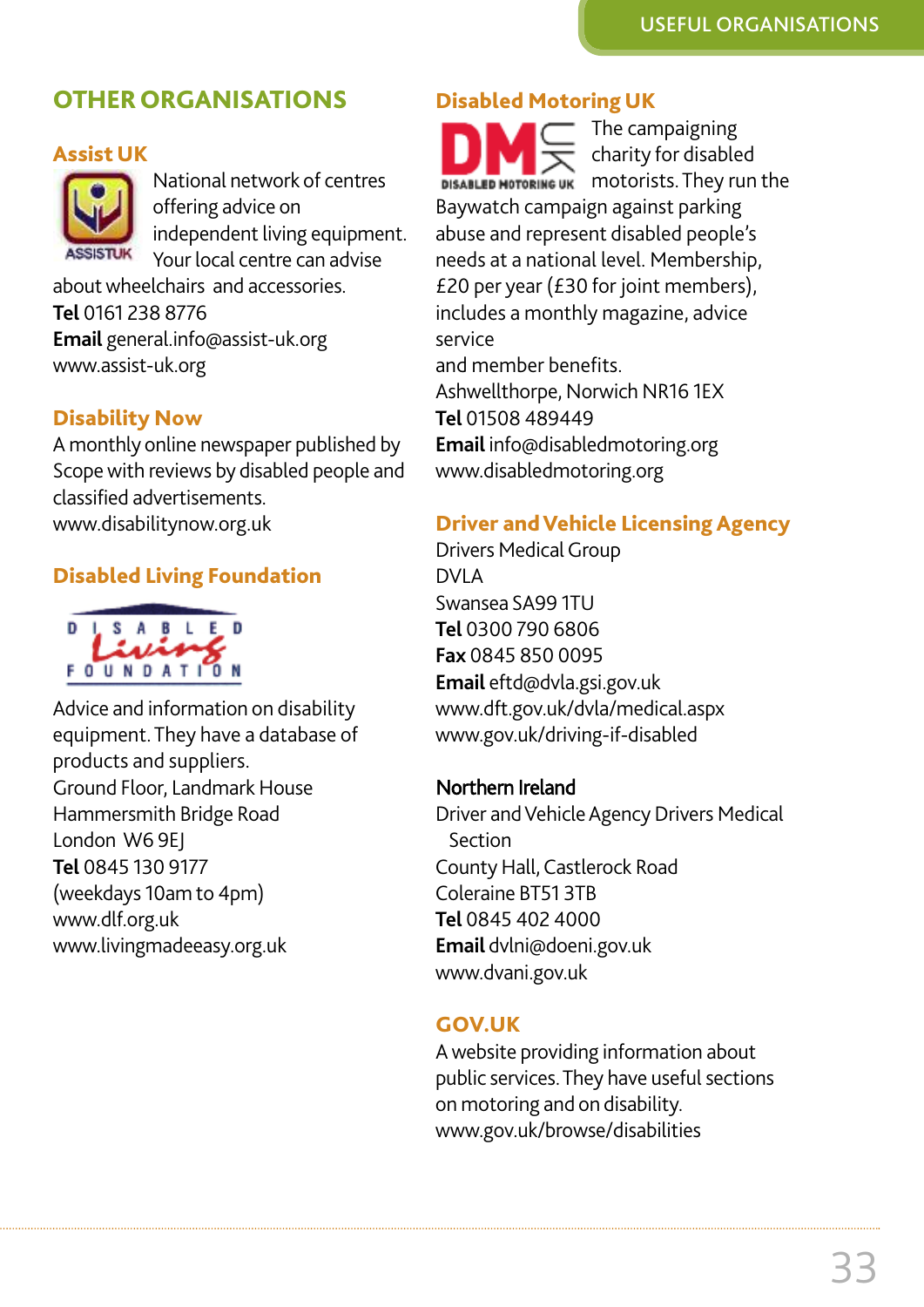#### **Mobility Roadshows**



Have awide range of adapted cars and mobility products to see and try. Manufacturers and organisations are on hand to give advice and demonstrations. Roadshows are free. MobilityChoice **Tel** 01344 750400 **Fax** 0845 241 2136 **Email** choice@gtnet.gov.uk www.mobilityroadshow.co.uk

#### **Motability One Big Day**

Motability run these regional events for users or prospective users of the scheme you can see and try cars and equipment **Tel** 0800 953 4002 www.motabilityevents.co.uk

#### **Remap**



Avoluntary organisation of engineerswho invent, design and

make devices or carry out adaptations to help disabled people to be more independent or to enjoy leisure activities.

#### **England,Wales and NI**

D9Chaucer Business Park Kemsing, KentTN15 6YU **Tel** 0845 130 0456 **Fax** 0845 130 0789 **Email** info@remap.org.uk www.remap.org.uk

#### **Remap Scotland**

The website has a useful map showing the locations of local groups. Forgue House, Forgue, Huntly AB54 6DA

**Tel** 01466 730 736

**Email** remap-scotland@btconnect.com www.remap-scotland.org

#### **Service Call**



A service that allows disabled people to use petrol stations and other services that are

difficult to access. You carry an infrared transmitter (£14.95 inc  $p$ &p), which you use to signal that you need assistance at participating outlets, which include thousands of petrol stations, banks, supermarkets, shops and others. **Tel** 0800 458 3008 **Email** info@service-call.net www.service-call.net

#### **WheelchairAccessibleVehicle Converters'Association**



The trade association for companieswho make and sell WAVs. WAVCA aims to improve the quality and safety ofWAVs

and lobbies for legislation for wheelchair passenger vehicles.

Members must:

- $\blacksquare$  have been trading for at least 2 years
- offer at least 3 years warranty
- n have passed safety tests on restraints and seat belts
- $\blacksquare$  demonstrate a commitment to customer service.

**Email** enquiries@wavca.co.uk www.wavca.co.uk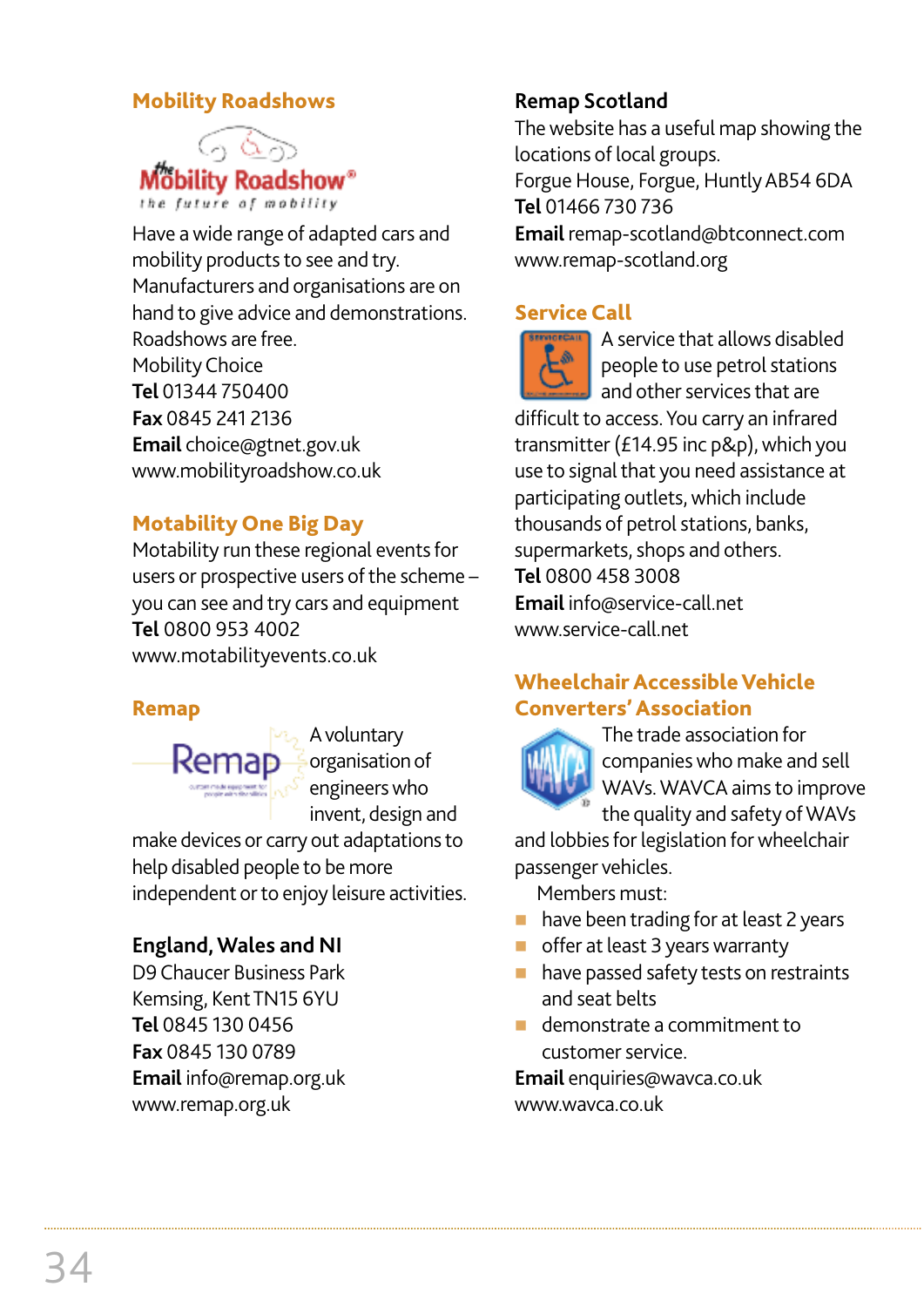# **DRica guides**

All these guides are available in print and online at **www.rica.org.uk**.We also have two online search tools: one for cars and one for scooters and powered wheelchairs



**Car controls** 

**ricability**

**COMMERCI** 

**FAMILY CARS**

Issues affecting families of disabled children and information about cars and standard and specialist equipment.

In depth information on types of adaptations and how to get them. It covers simple and more complex



# **PUBLIC TRANSPORT**

Overviewof public transport with information about access, journey planning, concessions, assistance and howto complain.



**2011**

Techniques that may help as you get older; helpful equipment and details of lifting systems if you need more help.



**A guide for older and disabled people**

**2012**

#### **WHEELCHAIR ACCESSIBLE VEHICLES**

conversions.

Information on vehicles converted to allowyou to travel in your wheelchair, as a passenger or driver.



### **CHOOSING A CAR**

Things to think about if you have a disability, details of features that may help you andways of adapting a car to suit your needs.



**A guide for older and disabled people**

#### **MOBILITYADDRESS LIST**

Addresses of all adaptation suppliers, fitters and converters in the UK and the services they offer.

#### **SEVEN SHORTER GUIDES**

- Motoring after an amputation
- Motoring after a brain injury
- Motoring after a stroke
- Motoring with arthritis
- Motoring with cerebral palsy
- Motoring multiple sclerosis
- Motoring with restricted growth

## **Motability has teamed up with leading home, pet and travel insurers**

- n **Forfulldetailsof the Motability Insurance range visitwww.motability.co.uk or calldirect: Motability HOME Insurance Motability PET Insurance MotabilityTRAVEL Insurance**
- n **For every policy sold, the insurance providerswill pay a proportionof the premium in commissionto Motability to helpdisabled people remain mobile.**

**0800 783 0061 0800 369 9094 0800 519 9957**